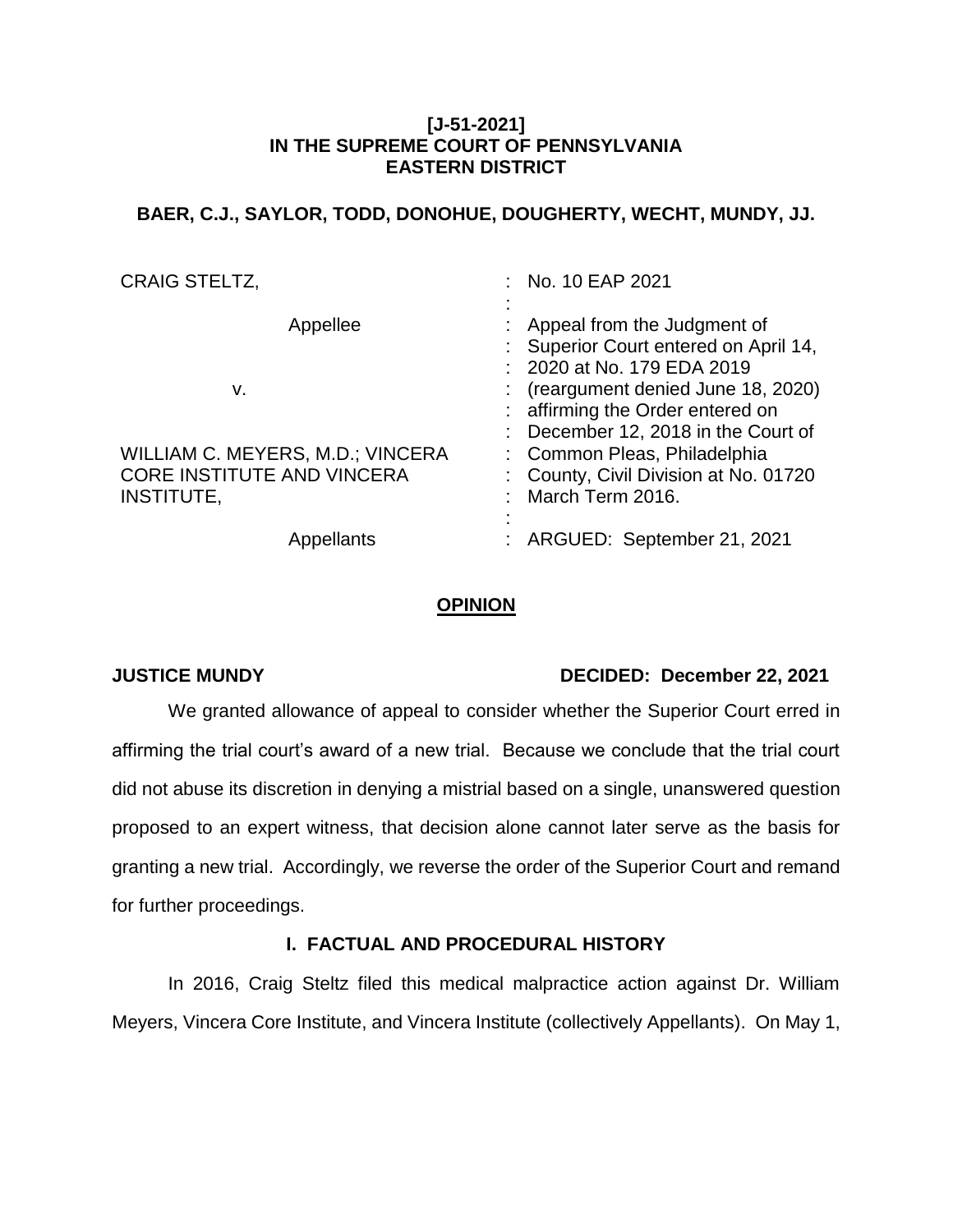2014, Dr. Meyers performed surgery to repair Steltz's athletic pubalgia.<sup>1</sup> That surgery is not the basis of the alleged malpractice. Instead, while rehabilitating from that surgery, Steltz, who was a player for the Chicago Bears of the National Football League, felt a pop in his right leg on June 19, 2014. This led him to return to Dr. Meyers on June 30, 2014, after the Chicago Bears' team physicians performed a magnetic resonance imaging (MRI) on June 27, 2014. At the June 30th follow-up appointment, Dr. Meyers also performed an MRI on Steltz, discussed the MRI with Dr. Adam Zoga, a musculoskeletal radiologist, and concluded Steltz had scar tissue breakup, a normal postoperative finding, and not a new injury to his adductor muscle. However, Dr. Paul Read, a second musculoskeletal radiologist, also independently reviewed the June 30th MRI shortly after the June 30th appointment and issued a report concluding the MRI showed a complete tear of the adductor tendon. Based on these conflicting interpretations of the June 30th MRI, Steltz alleged Dr. Meyers was negligent in failing to diagnose and disclose the existence of the tear as reported by Dr. Read.

The case proceeded to a two-week jury trial, from July 31, 2018 to August 13, 2018. Steltz presented Dr. Read as a fact witness, who testified that on July 3, 2014, Dr. Zombor Zoltani, a resident, authored the primary report interpreting the June 30th MRI as showing a complete tear, with which Dr. Read agreed and approved in his capacity as the attending radiologist. N.T., 7/31/18, a.m. session, at 61-62; 7/31/18, p.m. session, at 13-14. At the time he interpreted the June 30th MRI, Dr. Read was unaware that Dr. Meyers and Dr. Zoga had previously interpreted it as scar tissue breakup. N.T., 7/31/18, p.m. session, at 13. At trial, Dr. Read substantially affirmed the conclusion of his report, with the exception that he would classify the injury not as a "tear" but as a complete

 $\overline{a}$ 

 $1$  Athletic pubalgia is an injury to the muscles and tendons of the abdomen and leg that attach to the pubic bone. It has been commonly referred to as a "sports hernia."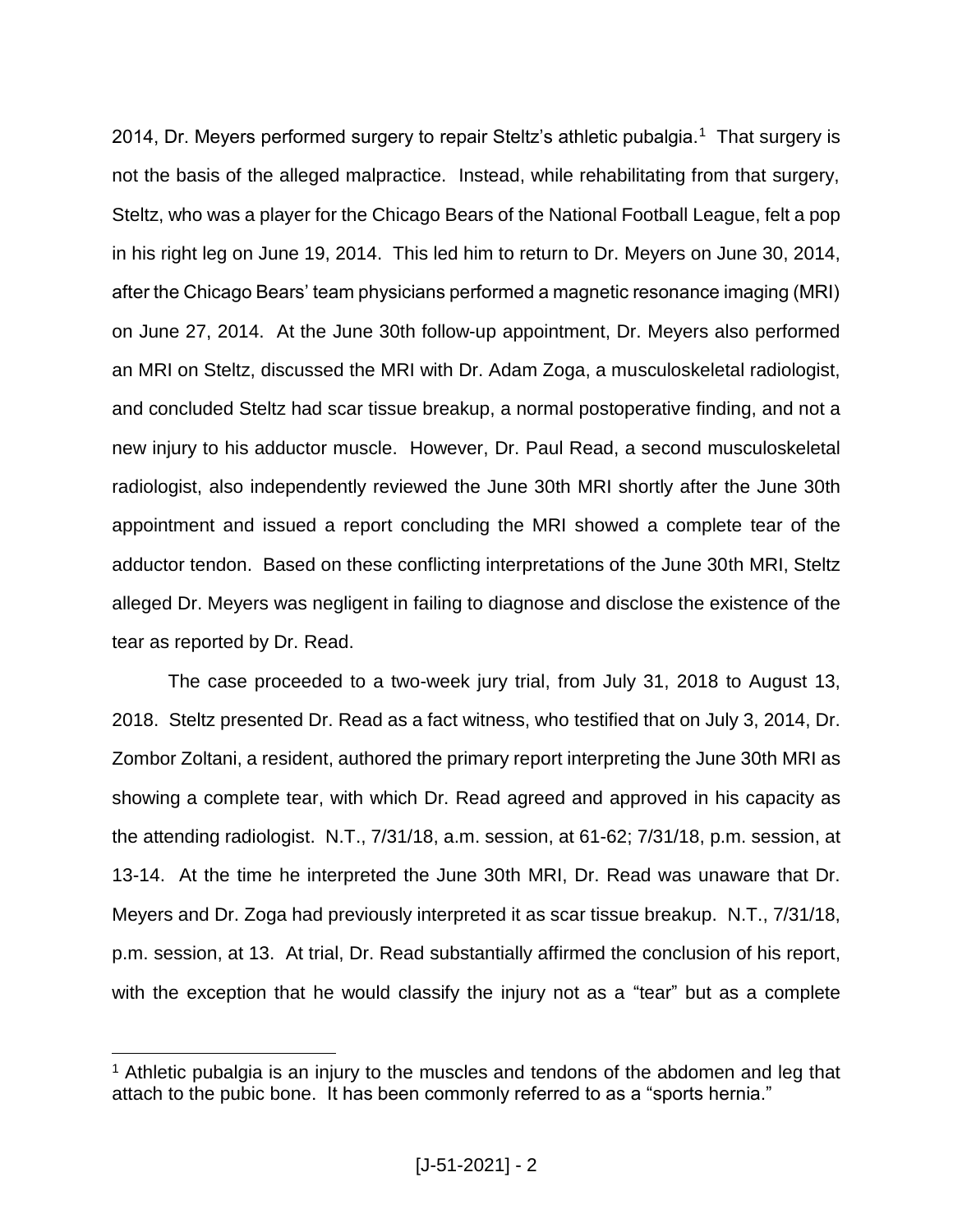"discontinuity" of the common adductor tendon origin because "tear" connotes trauma, and he was not certain the injury was traumatic. *Id.* at 22-23.

Steltz also presented Dr. Meyers, as if on cross examination, as part of his casein-chief. Dr. Meyers testified that he had interpreted the June 30th MRI with Dr. Zoga, and he had concluded that Steltz "absolutely did not have a new injury to his adductor muscle. He had scar breakup." *Id.* at 50, 66. Dr. Meyers acknowledged that Dr. Zoga did not issue a report of his read of the June 30th MRI. *Id.* at 49. Further, Dr. Meyers stated that he did not see Dr. Read's report "until much later," when Steltz requested his medical records, and he told Steltz that Dr. Read's report was not correct. *Id.* at 51, 56.

As additional medical expert witnesses, Steltz presented Dr. David Treen and Dr. Benton Emblom. Dr. Treen was qualified as an expert "in the area of sports hernia and athletic pubalgia." N.T., 8/1/18, a.m. session, at 28. Dr. Treen testified that, as a general surgeon, he does not interpret MRIs and relies on radiologists' interpretations. *Id.* at 22. As he does not interpret MRIs, he stated that he could not resolve the conflicting interpretations of Steltz's MRIs. *Id.* at 92-93. Instead, based on his August 16, 2016 visual inspection of Steltz, Dr. Treen opined that "it looked as though the muscle had torn away from the pelvis," and it "would not be a salvageable reconstruction" at that time but it was "more probable than not" that it could have been repaired closer to the time of the injury, two years earlier. *Id.* at 56, 60-61. Dr. Treen also opined that it was below the standard of care to not disclose the results of the June 30th MRI, assuming it showed a complete tear of the adductor longus muscle, to Steltz. *Id.* at 62. Likewise, Steltz presented the videotaped deposition of Dr. Benton Emblom, an orthopedic surgeon, whose expert opinion, based on a September 2014 physical examination, was that Steltz had a torn adductor muscle that was surgically unsalvageable and required physical rehabilitation. N.T., 8/2/18, a.m. session, at 40-41; N.T., 8/2/18, p.m. session, at 83-84.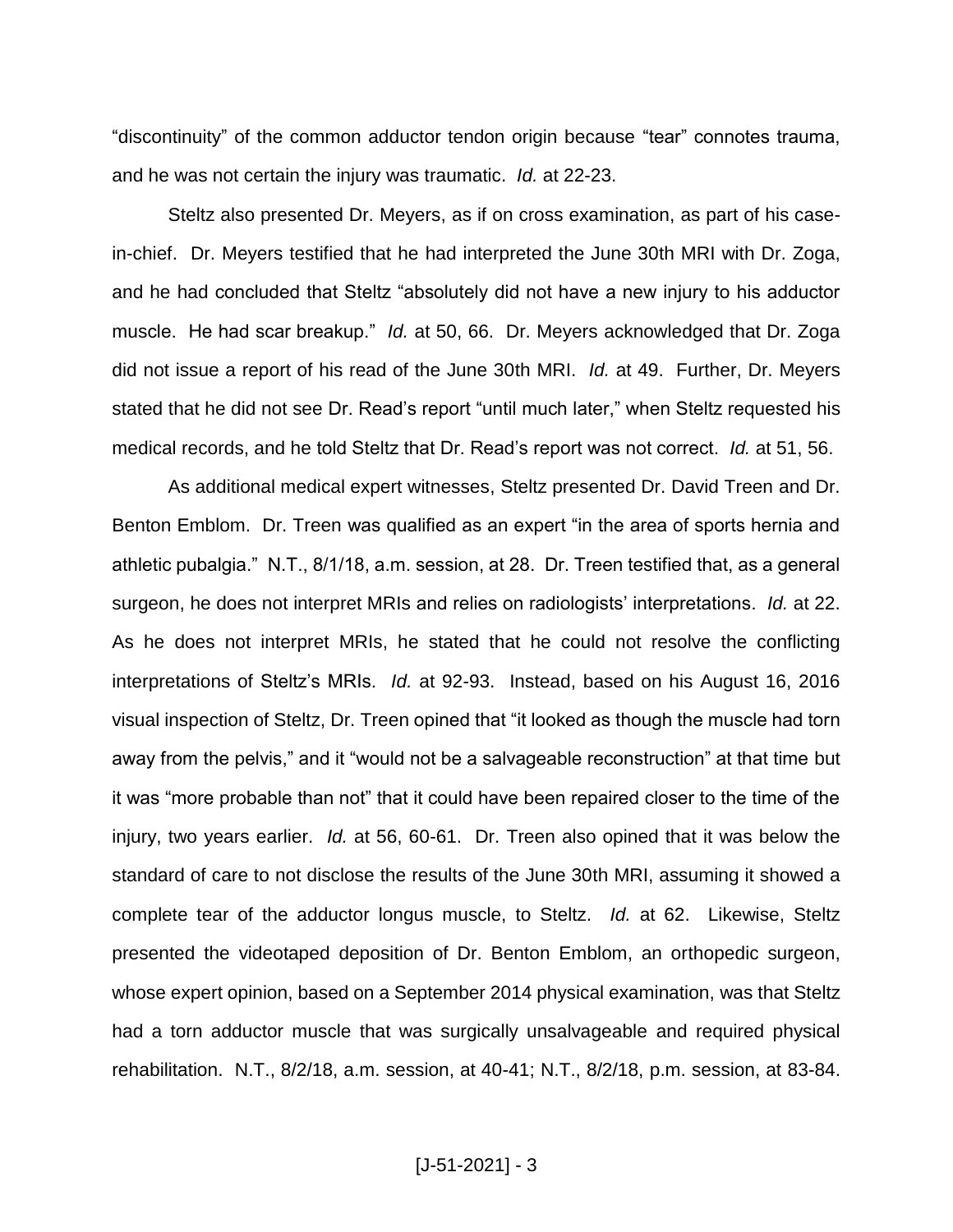After presenting other witnesses not relevant to the issue in this appeal, Steltz rested his case-in-chief. N.T., 8/6/18, p.m. session, at 27. Notably, Steltz did not present an expert in radiology to support Dr. Read's interpretation of the June 30th MRI and did not attempt to present Dr. Read as an expert.

Appellants began their case by presenting Dr. Jana Crain, a musculoskeletal radiologist whose practice involved reading MRIs for multiple professional, college, and amateur sports teams. N.T., 8/6/18, p.m. session, at 39-40. On cross examination of her voir dire, Steltz's counsel inquired as to the number of radiologists in the United States whose subspecialty was musculoskeletal radiology, to which Dr. Crain responded that she did not know. *Id.* at 44 (asking "how many radiologists are there in the United States that are musculoskeletal radiologists?" and how many radiologists are members of the society of musculoskeletal radiologists). Further, Steltz's counsel established that there is not a board certification for the subspecialty of musculoskeletal radiology, which is essentially a self-declared specialty. *Id.* at 46. Following voir dire, the trial court accepted Dr. Crain as an expert in musculoskeletal radiology. *Id.* at 52. Dr. Crain testified that, based on her review of the June 30th MRI in conjunction with Dr. Meyers' operative report, she disagreed with Dr. Read's report that there was a complete tear of the common adductor tendon origin. *Id.* at 64. Instead, her opinion was that the June 30th MRI was consistent with Dr. Meyers' postoperative report and showed "either the post[-]op release area hasn't healed or he's torn some scar tissue in this area of post[-]op release." *Id.* at 66.

Appellants next presented Dr. Zoga as a fact and expert witness. N.T., 8/7/18, a.m. session, at 43. During voir dire, Dr. Zoga explained that in 2005-2006 he had worked with colleagues, including Dr. Meyers, to develop an MRI imaging protocol for musculoskeletal groin injuries. *Id.* at 11-12. Further, he studied postoperative MRI cases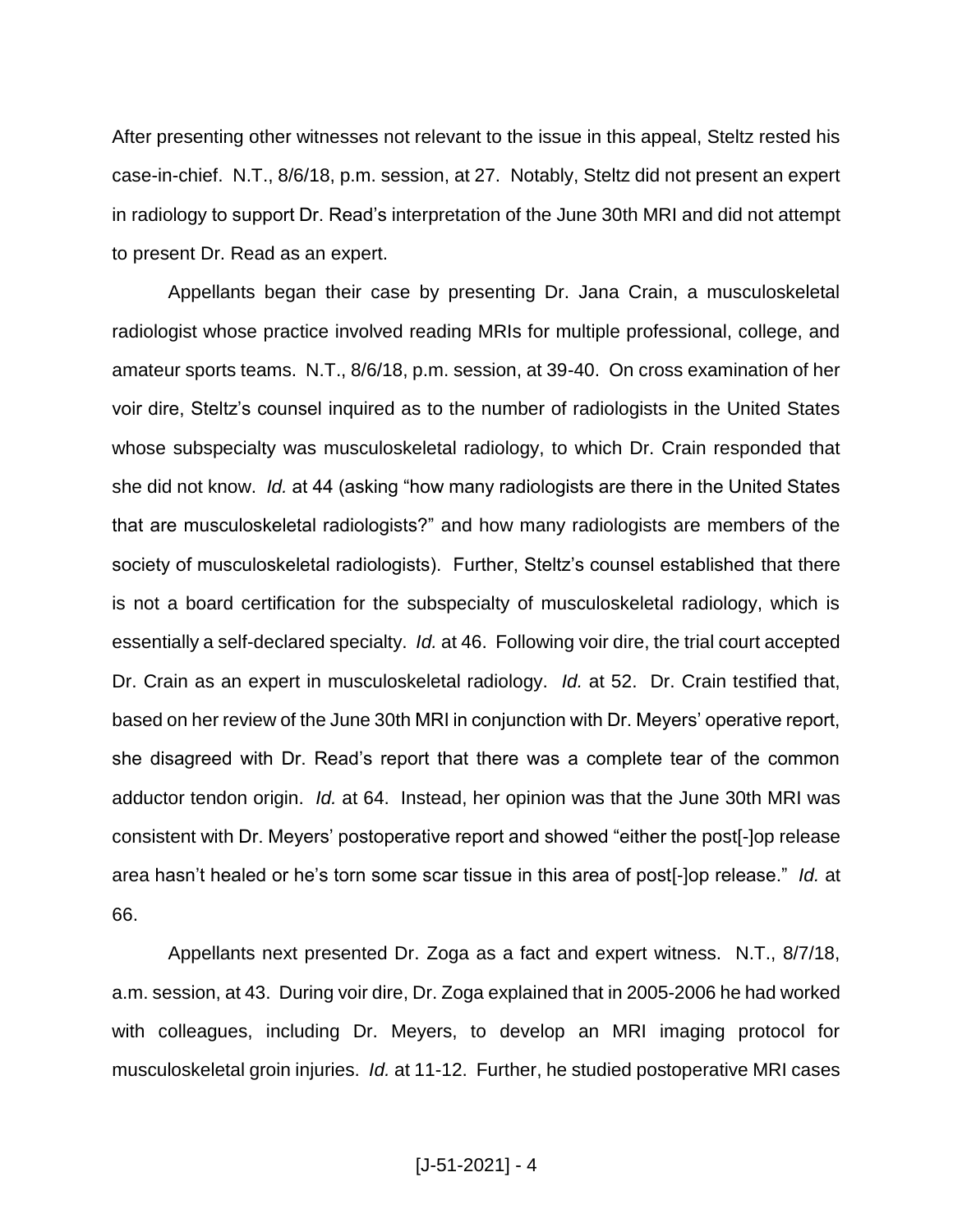and "realized that some of the MRI findings in the postoperative patient that most of us [radiologists] who didn't know any better would think are new injuries actually are expected. They're just a result of the surgery." *Id.* at 24. During Steltz's counsel's crossexamination of Dr. Zoga on voir dire, he elicited testimony from Dr. Zoga regarding Dr. Read's qualifications, specifically that Dr. Read is a musculoskeletal radiologist in Dr. Zoga's division at Thomas Jefferson University, that Dr. Read is a board-certified radiologist who had completed a fellowship in musculoskeletal radiology, and that Dr. Read continues to read MRIs and report on them. *Id.* at 35-37. Further, in response to Steltz's counsel's questioning about Dr. Read's continued employment, Dr. Zoga stated that although he did not have the ability to terminate other employees, he did not believe Dr. Read should be fired for misreading Steltz's June 30th MRI. *Id.* at 35. Dr. Zoga acknowledged that Dr. Read's report regarding the June 30th MRI was still part of the medical record and that no addendum or correction had been issued. *Id.* at 44. Ultimately, the trial court accepted Dr. Zoga as an expert in musculoskeletal radiology. *Id.* at 47.

Appellants' counsel's first line of questioning to Dr. Zoga on direct examination, which follows in its entirety, precipitated this appeal:

> [Appellants' counsel]: Dr. Zoga, how many musculoskeletal radiologists did you say there are in this country?

> [Dr. Zoga]: I can only guess based on the membership of the Society of Skeletal Radiology. I did check yesterday. I believe the membership of the Society of Skeletal Radiology, which means radiologists who have to spend at least 50 percent of their clinical effort in the musculoskeletal arena, is about 950. I'm sure there are some others. I don't even know how to guess that.

> [Appellants' counsel]: So 950 nationwide that spend about at least 50 percent of their time reviewing musculoskeletal images, that's what you just told us?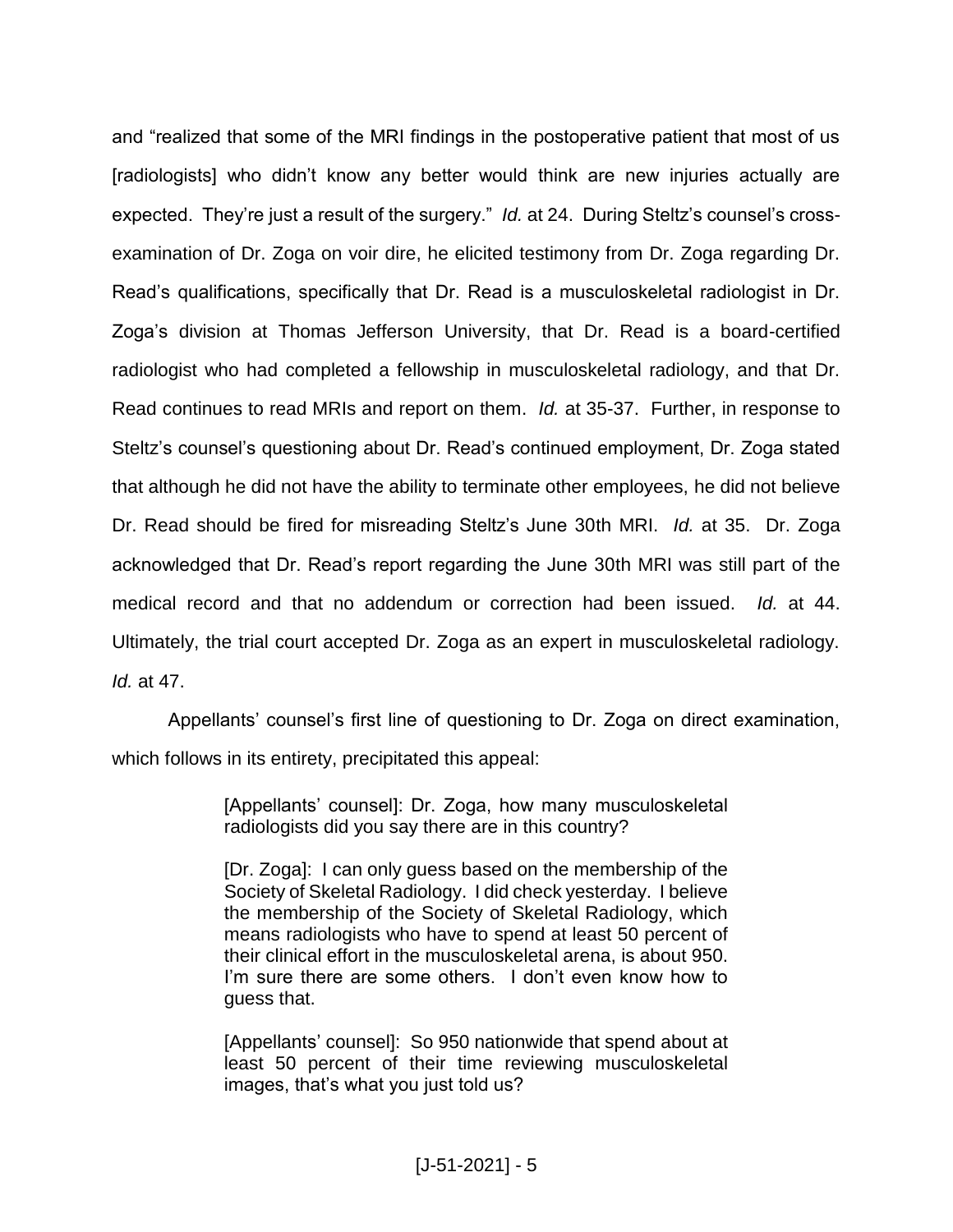[Dr. Zoga]: That's correct.

[Appellants' counsel]: So if you were to lump them altogether, those who spend 50 percent of their time and those like Dr. Read who spend only 5 to 10 percent of their time, how many musculoskeletal radiologists do you think there are in this country ballpark?

[Dr. Zoga]: So if the definition is radiologists who interpret musculoskeletal imaging, it has to be five thousand.

[Appellants' counsel]: Five thousand. Five thousand of those radiologists and plaintiff couldn't find one of them to come into this courtroom to support Dr. Read, did you know that?

[Steltz's counsel]: Your Honor --

[Appellants' counsel]: Not one, couldn't find one?

[Steltz's counsel]: Your Honor, I object and I make a motion.

N.T., 8/7/18, a.m. session, at 47-49.

The trial court sustained the objection, and Steltz's counsel requested a curative instruction and made a motion for sanctions. *Id.* at 49. After Steltz's counsel indicated he wanted to make a motion at sidebar, the trial court dismissed the jury from the courtroom. *Id.* Once the jury left the courtroom, Steltz's counsel moved for a mistrial. *Id.* at 50. The trial court denied the motion for a mistrial and recessed for lunch. When the jury returned, the trial court immediately issued the following curative instruction:

> When we were last here, there was an exchange between the counsel and I just wanted to state, as I stated at the beginning of the trial, that the statements and arguments made by counsel do not constitute evidence. They are not the facts. Evidence includes any testimony of witnesses, documents, and other exhibits submitted during the trial constitute facts and I just ask that you understand that particular principle, as you evaluate the evidence, okay.

> So the parties or counsel have agreed to proceed in a civil fashion. So we'll continue. Thank you.

N.T., 8/7/18, p.m. session, at 4-5. Steltz did not object to this curative instruction. *Id.*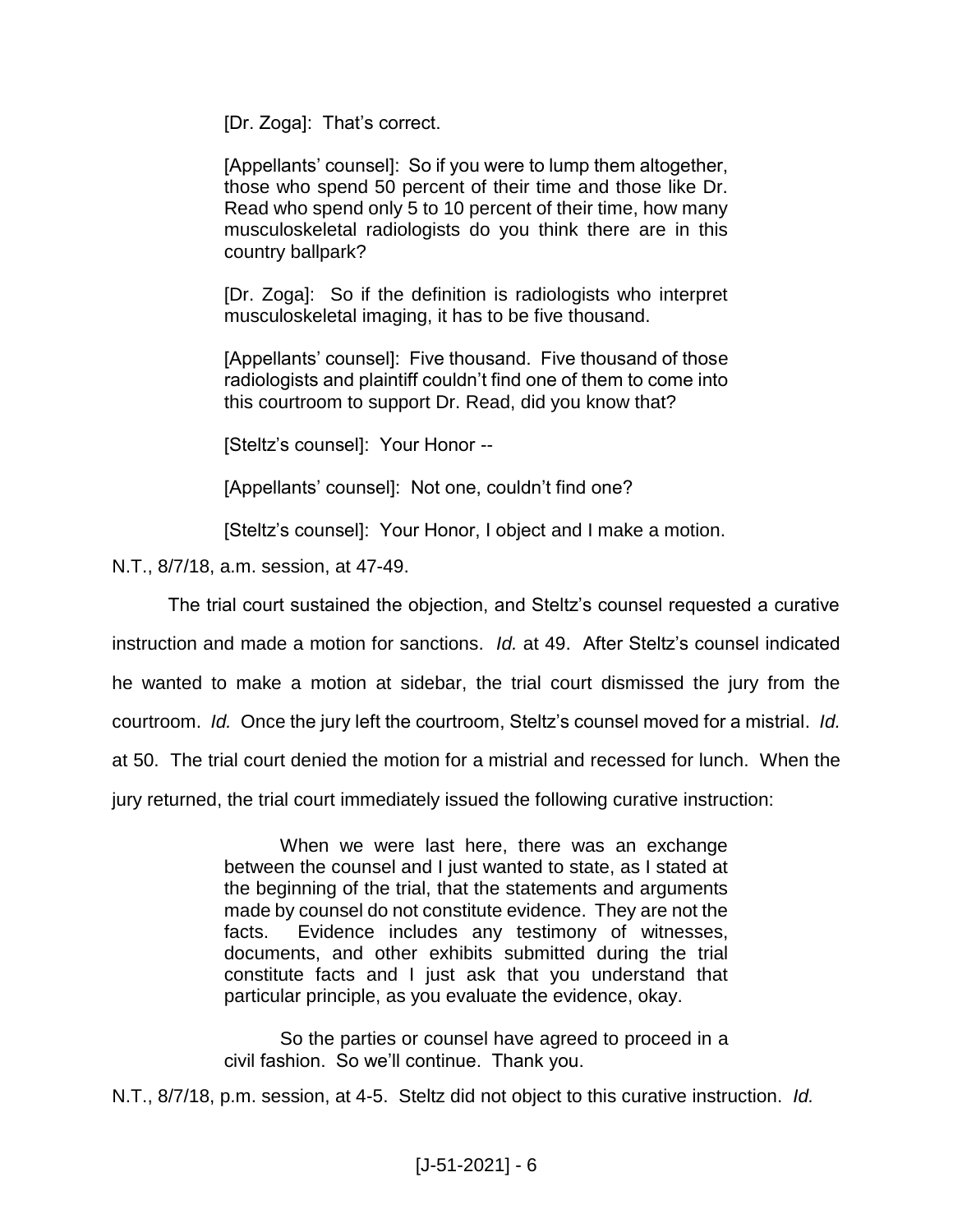Dr. Zoga proceeded to testify that the June 27th MRI and the June 30th MRI both showed that the surgical repair was intact, and healing as expected. *Id.* at 10-12, 22 (explaining the June 30th MRI was "completely commensurate with the accepted eight to nine week postoperative repair"). He disagreed with Dr. Read's report that the June 30th MRI showed a complete tear, surmising that Dr. Read "simply misidentified the tissue response to [surgical] adductor decompression as a common adductor tear" due to Dr. Read's lack of familiarity with reading postoperative MRIs. *Id.* at 25-26. Dr. Meyers also testified again as a fact witness, consistent with his prior testimony.

After Appellants rested their case, the trial court permitted Steltz to put on rebuttal evidence, initially limited to testimony, but later expanded to include the demonstrative evidence of Steltz displaying his injured leg to the jury. N.T., 8/10/18, a.m. session, at 40, 52. During his rebuttal, Steltz did not seek to introduce any additional expert testimony.

In his closing statement, Steltz's counsel argued that Dr. Meyers' was negligent both in his "certainty about an injury that was interpreted completely differently" and in his failure to disclose the evidence of a tear to Steltz and his employer, the Chicago Bears organization. N.T., 8/10/18, p.m. session, at 17. In contrast, Appellants' counsel emphasized in his closing statement that Steltz did not present an expert to support Dr. Read's interpretation of the MRI as showing a complete tear and instead the jury "heard from musculoskeletal radiologists that there was no tear and that there was no retraction." *Id.* at 33. Further, Appellants' counsel asserted that Steltz "didn't bring anybody in to dispute [Dr. Crain and Dr. Zoga] because they can't." *Id.* at 36; *see also id.* at 52 (asking "[w]hy wouldn't they come in and hire a radiologist to tell us, yeah, I looked at those images and Dr. Read is correct[?]"). Steltz's counsel did not object to any of these statements. Instead, in rebuttal, Steltz's counsel reiterated that Dr. Read was a boardcertified radiologist with a focus in musculoskeletal radiology. *Id.* at 57.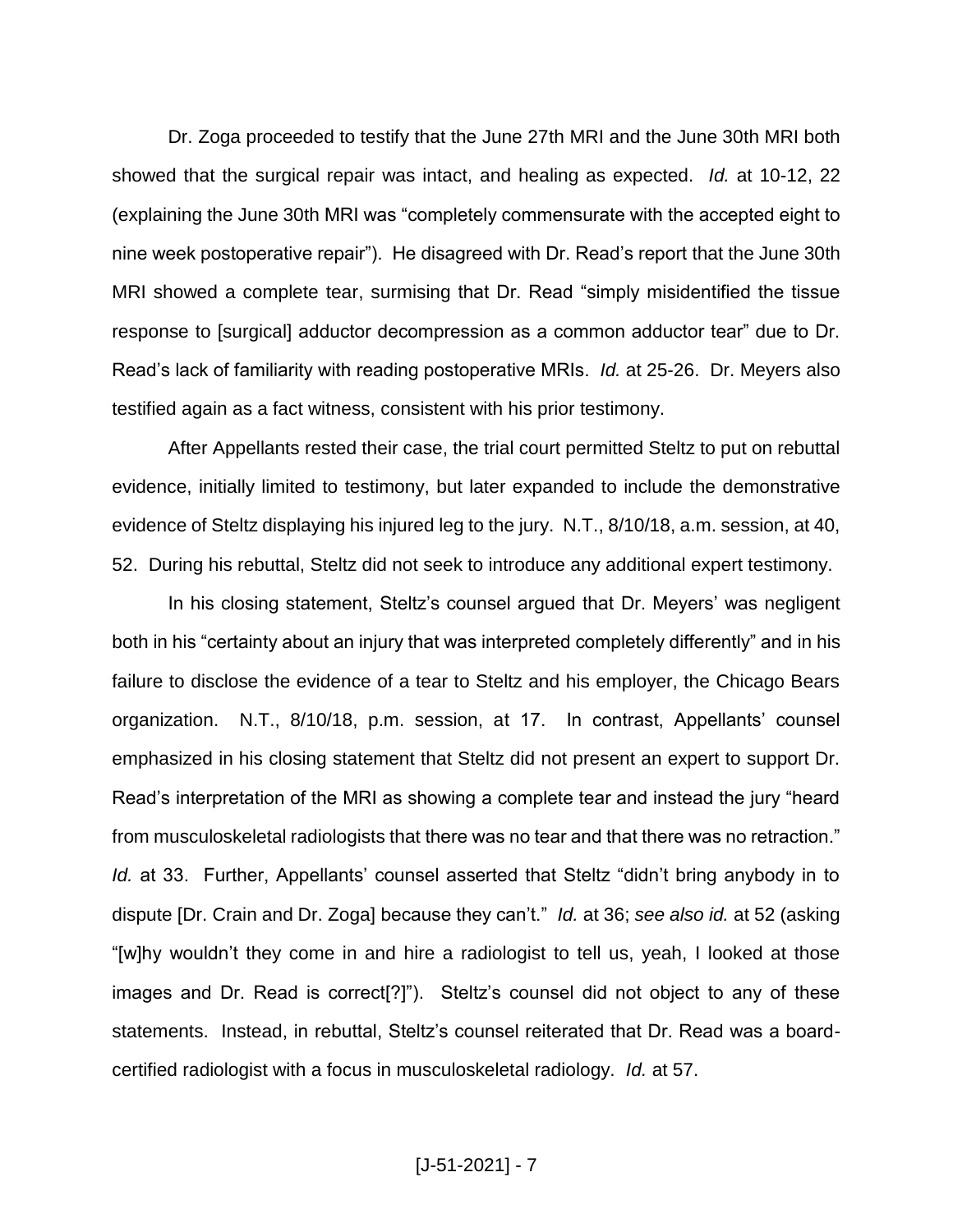The jury returned a verdict for Appellants. N.T., 8/13/18, a.m. session, at 42-44. Thereafter, Steltz filed a timely post-trial motion asserting that the trial court erred in denying his motion for a mistrial because the effect of Appellants' counsel's question to Dr. Zoga was so prejudicial that no jury instruction could adequately cure the prejudice.

Upon further review of the issue, the trial court agreed with Steltz, concluding "[t]here was no curative instruction this [c]ourt could have delivered to the jury to fix the harm caused by [Appellants'] counsel's egregious statement that not one musculoskeletal radiologist among the 5,000 who practice in the United States could be found to support [Dr. Read's] reading of the MRI." Trial Ct. Op., 12/12/18, at 6-7 (relying on, *inter alia*, *Siegal v. Stefanyszyn*, 718 A.2d 1274 (Pa. Super. 1998)). It further explained that this question was "improper at its core," as follows:

> There was no purpose to [Appellants'] questions to Dr. Zoga but to prejudice the jury. First, [Appellants] knew . . . it would be impossible and wholly improper for Dr. Zoga to answer this leading question in his capacity as an expert witness; it is obvious Dr. Zoga is not privy to . . . [Steltz's] trial preparations. Second, [Appellants] were on notice that [Steltz] had retained [Jaime] Checkoff, M.D. as a musculoskeletal radiology expert because he was listed as a potential expert witness in [Steltz's] pre-trial memorandum . . . and a copy of his report was appended to the same. $3$  [Steltz's] counsel also mentioned that he intended to call as a witness 'a radiologist . . . who is a consultant to the [San Francisco] 49ers' in his opening statement,[ 2 ] although [Steltz] ended up not calling this witness. Third, the question was a roundabout way to use Dr. Zoga as a prop for counsel to opine on the credibility of [Steltz's] evidence, which neither counsel nor experts are permitted to do. Finally, it was inappropriate for [Appellants']

 $\overline{a}$ 

<sup>2</sup> We note that while the trial court attributed this statement to Steltz's counsel, Steltz's counsel's opening statement did not mention any experts in radiology who would testify in support of Dr. Read. N.T., 7/31/18, a.m. session, at 16-31. Instead, it was Appellants' counsel who indicated that he intended to call a radiologist who consulted with the San Francisco 49ers and other teams. *Id.* at 43. This was a reference to Dr. Crain, who testified at trial.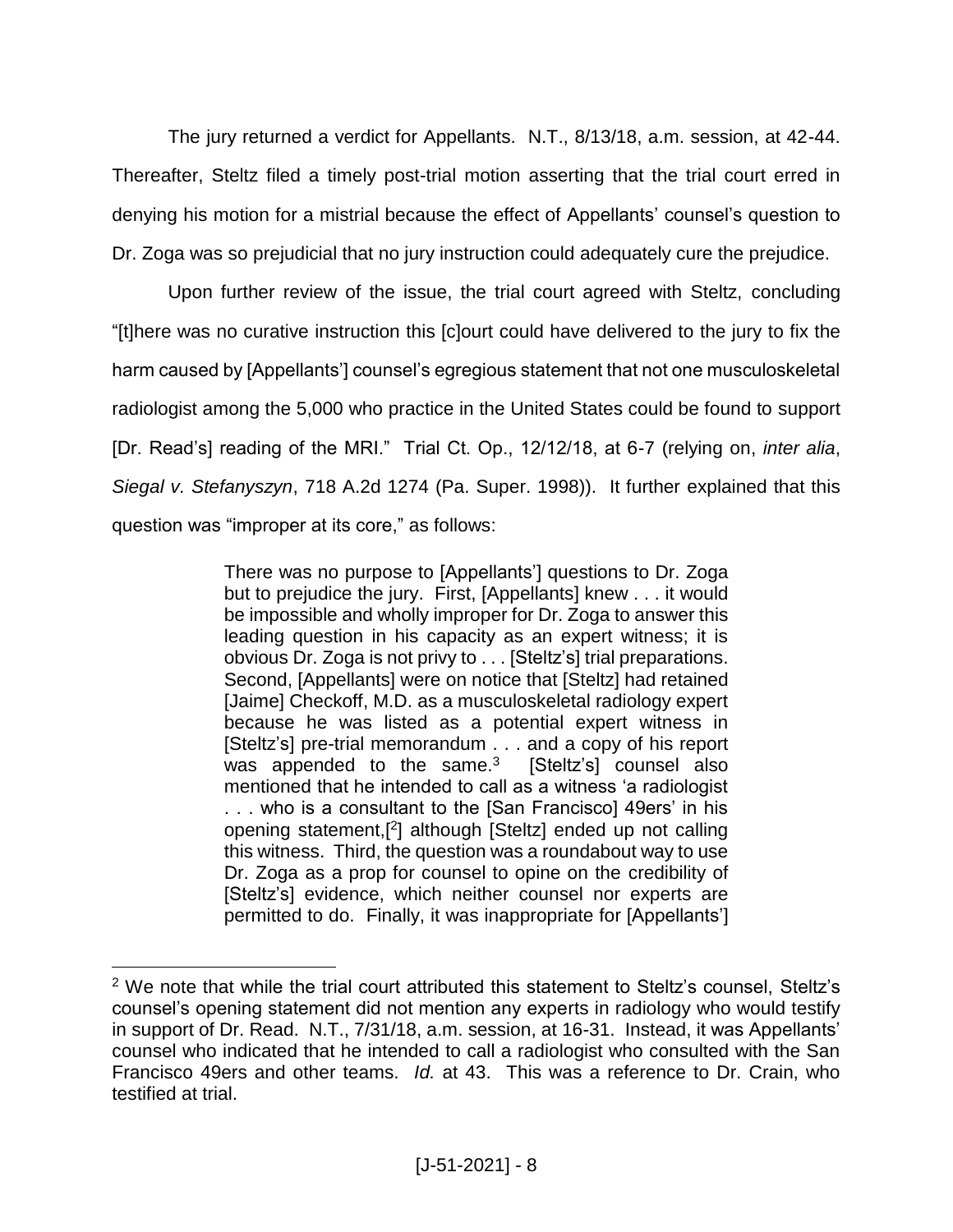counsel to question a witness about [Steltz's] trial strategy or failure to produce a witness.

> <sup>3</sup> The substance of Dr. Checkoff's report indicates that he had reviewed the same MRIs that Dr. Read had and he concurred with Dr. Read's conclusions.

[Appellants' counsel] had to know he was implying something not really true and practically unverifiable . . . and [the question] was staged perfectly. The odds were good that any such 'question' . . . would be objected to and addressed by the court in dramatic fashion, thus reinforcing [Appellants'] message in the minds of the jurors.

\* \* \*

Trial Ct. Op., 12/12/18, at 10-12 (citation omitted). Additionally, the trial court concluded the question was prejudicial as it "had the potential to taint the jury's perceptions of the case by insinuating that no musculoskeletal radiologist out of 5,000 could be found to testify in support of [Dr. Read's] reading of the MRI, which [Appellants] had no right to present as a truth." *Id.* at 12. As such, the trial court granted Steltz's request for a new trial.

The Superior Court affirmed in a divided, unpublished memorandum decision. On appeal, Appellants contended that "the trial court erred in granting a new trial based upon a single unanswered question . . . where the question did not raise an improper subject and it . . . was not so prejudicial that it justified overturning a ten-day jury trial[.]" *Steltz v. Meyers*, 2020 WL 1867021, at \*2 (Pa. Super. Apr. 14, 2020). The majority noted the standard that a trial court must follow in deciding a motion for a new trial involves a twostep inquiry, in which a trial court must first determine if it made a mistake, and if so, whether the mistake prejudiced the moving party. *Id.* If the appellate court agrees that a mistake occurred, it must then determine if the trial court abused its discretion in granting a new trial or if the record supports the trial court's reasoning and factual basis. *Id.* (relying on *Ferguson v. Morton*, 84 A.3d 715, 719-20 (Pa. Super. 2013)). When trial counsel's comments are the basis for a new trial, the Superior Court noted that a court must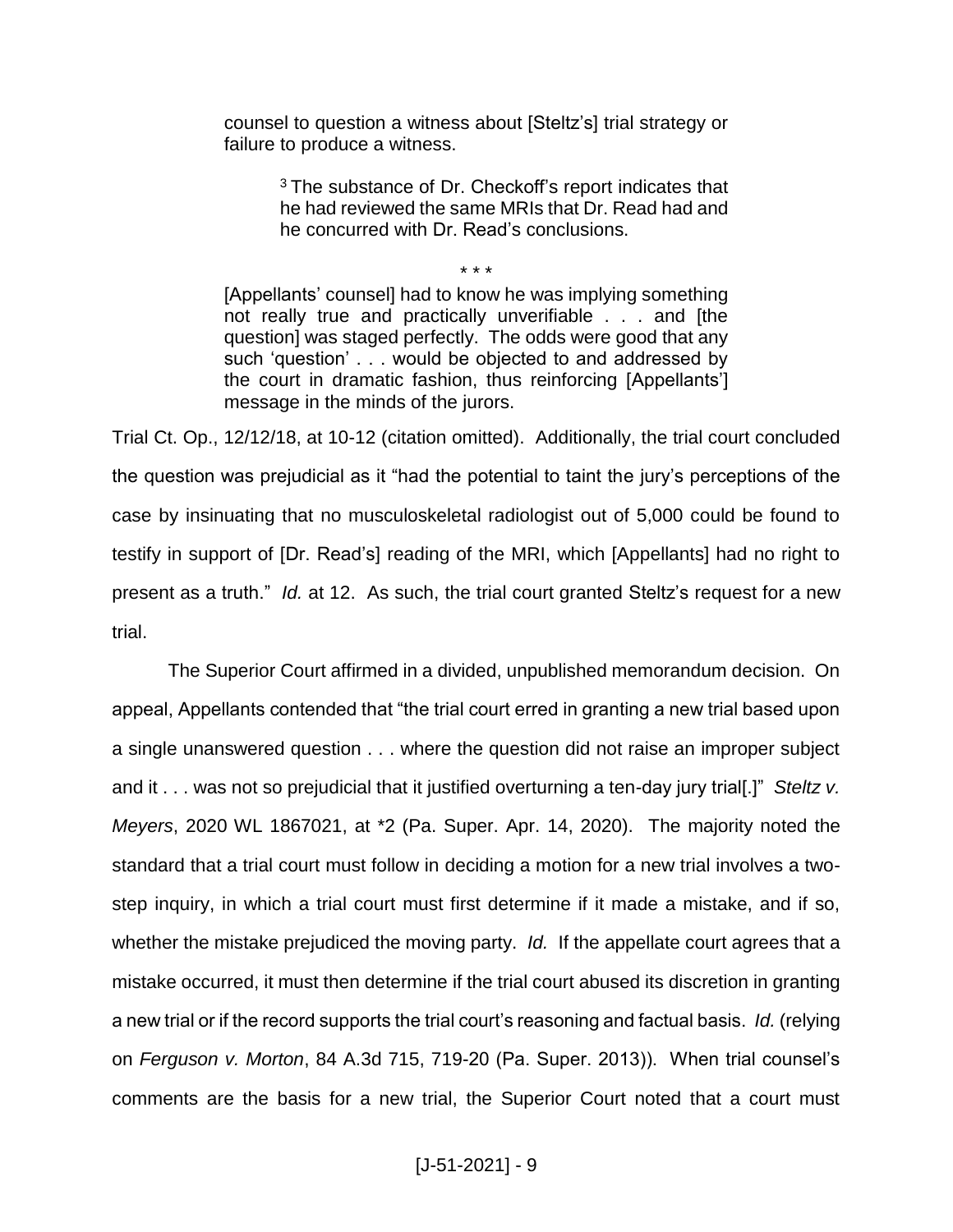examine the circumstances of counsel's statements and the precaution the trial court took to avoid prejudice. *Id.* at \*3. Although a trial court has a duty to cure the harm, "there are certain instances where the comments of counsel are so offensive or egregious that no curative instruction can adequately obliterate the taint." *Id.* (quoting *Siegal*, 718 A.2d at 1277). Specifically, the court recounted that counsel cannot comment on evidence in an attempt to remove the issue of credibility from the jury, counsel cannot present facts that are not in evidence, and counsel cannot appeal to the jury's passion and prejudice. *Id.*

Applying the two-part standard for a new trial, the Superior Court first concluded Appellants' counsel's question was improper. To reach this conclusion, the Superior Court primarily relied on Appellants' counsel's use of the phrase "couldn't find," which the court reasoned was "quite different from saying Steltz **did not find** another radiologist who would agree with Dr. Read." *Id.* at \*5 (emphasis in original). The Superior Court explained that Dr. Read's report was supported by Dr. Checkoff, "a board certified radiologist [who] was listed as a potential expert witness in Steltz's pre-trial memorandum." *Id.* The Superior Court explained that Dr. Checkoff's review of the June 30th MRI concluded that it showed "a partial tear of the right adductor longus muscle[.]" *Id.* (quoting Steltz's Pretrial Memorandum, 2/15/18, at Ex. A, "Jaime Checkoff, MD" letter). Because Appellants' counsel received Steltz's pretrial memorandum with Dr. Checkoff's letter, the court reasoned that Appellants had notice that Steltz actually had found a radiologist who supported Dr. Read's report. *Id.* As Appellants' counsel knew that Steltz had found an expert witness, but nonetheless suggested Steltz could not find one, the Superior Court analogized this case to *Siegel*. *Id.*

In *Siegel*, the trial court granted defendants' motion in limine to preclude plaintiff's medical fact witness from testifying as an expert regarding whether defendant's treatment fell below the standard of care. Yet, during closing argument, defense counsel asked the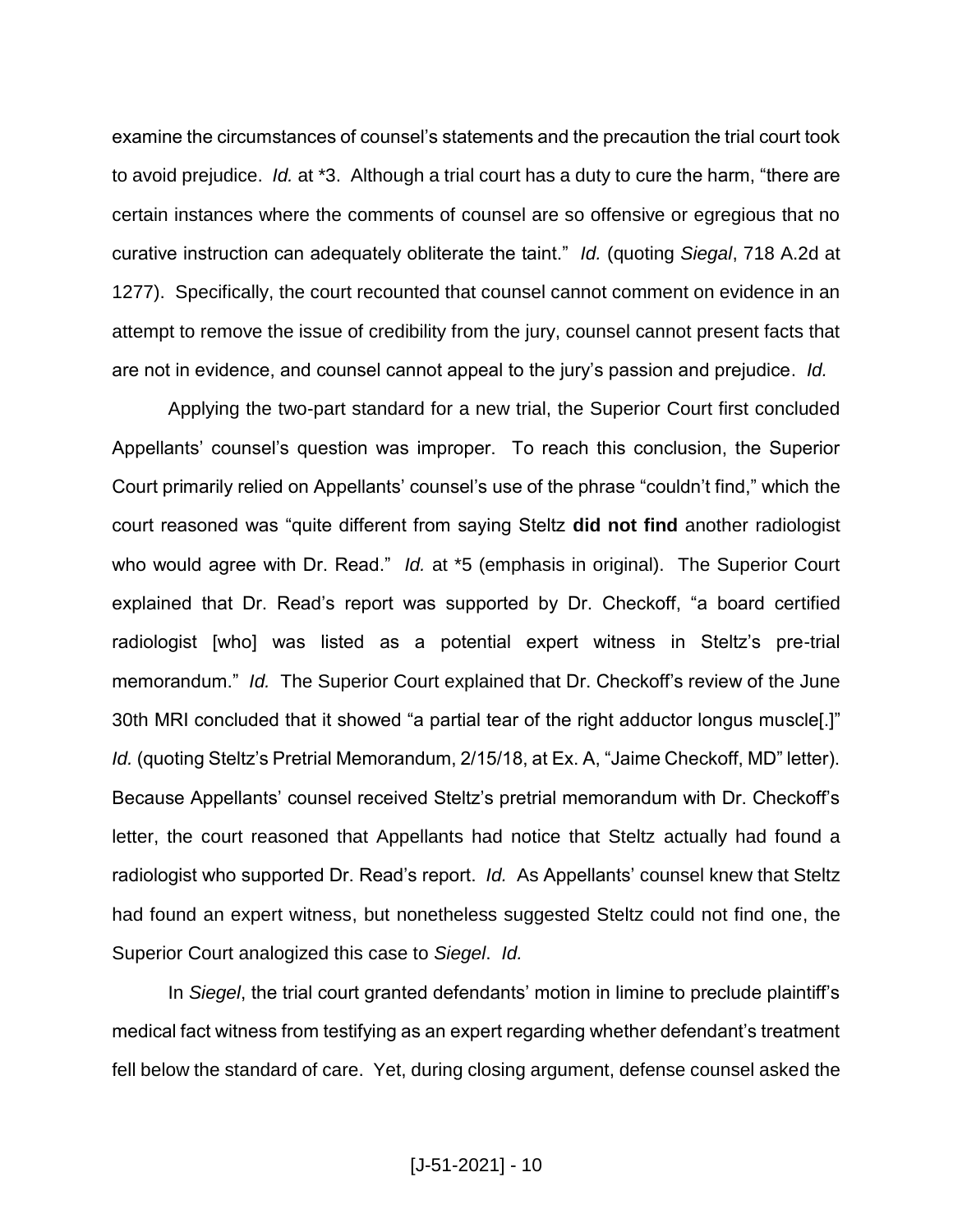jury, "[d]o you think if [plaintiff's medical fact witness] really felt that [defendant] had done something wrong that [plaintiff] would have let him walk out of this court room without saying so? The answer is no." *Siegal*, 718 A.2d at 1276. The *Siegal* Court determined such statement warranted a new trial, as it was "clearly improper," and "conveyed to the jury something that counsel knew to be untrue." *Id.* at 1277. Thus, because the Superior Court concluded the record here similarly supported the trial court's conclusion that Appellants' counsel's statement to Dr. Zoga was improper, in that Appellants' counsel knew his statement to be untrue, the majority determined the trial court did not abuse its discretion in determining that it had erred in denying the motion for a mistrial.

Having concluded a mistake occurred, the Superior Court proceeded to determine that the trial court did not abuse its discretion in finding Steltz was prejudiced by Appellants' counsel's question to Dr. Zoga. The court again noted that Appellants' counsel knew his inclusion of the phrase "couldn't find" was misleading and untrue. It also concluded that Appellants' counsel pursued this line of questioning in an attempt to remove the issue of Dr. Read's credibility from the jury, and counsel was not free to take liberties with or misconstrue the evidence for the jury. *Steltz*, 2020 WL 1867021, at \*6 (citing *Ferguson*, 84 A.3d at 723; *Young v. Washington Hosp.*, 761 A.2d 559, 561 (Pa. Super. 2000)). Lastly, the majority determined the curative instruction was inadequate, as it only generally informed the jury that counsel's statements and arguments were not evidence, but did not specifically address the fact that Steltz had found an expert to support Dr. Read's findings. *Id*. (citing *Siegal*, 718 A.2d at 1277 (finding curative instruction was not sufficient to cure harm because it did not convey what was true to the jury)). The majority therefore concluded the trial court did not abuse its discretion in granting Steltz a new trial.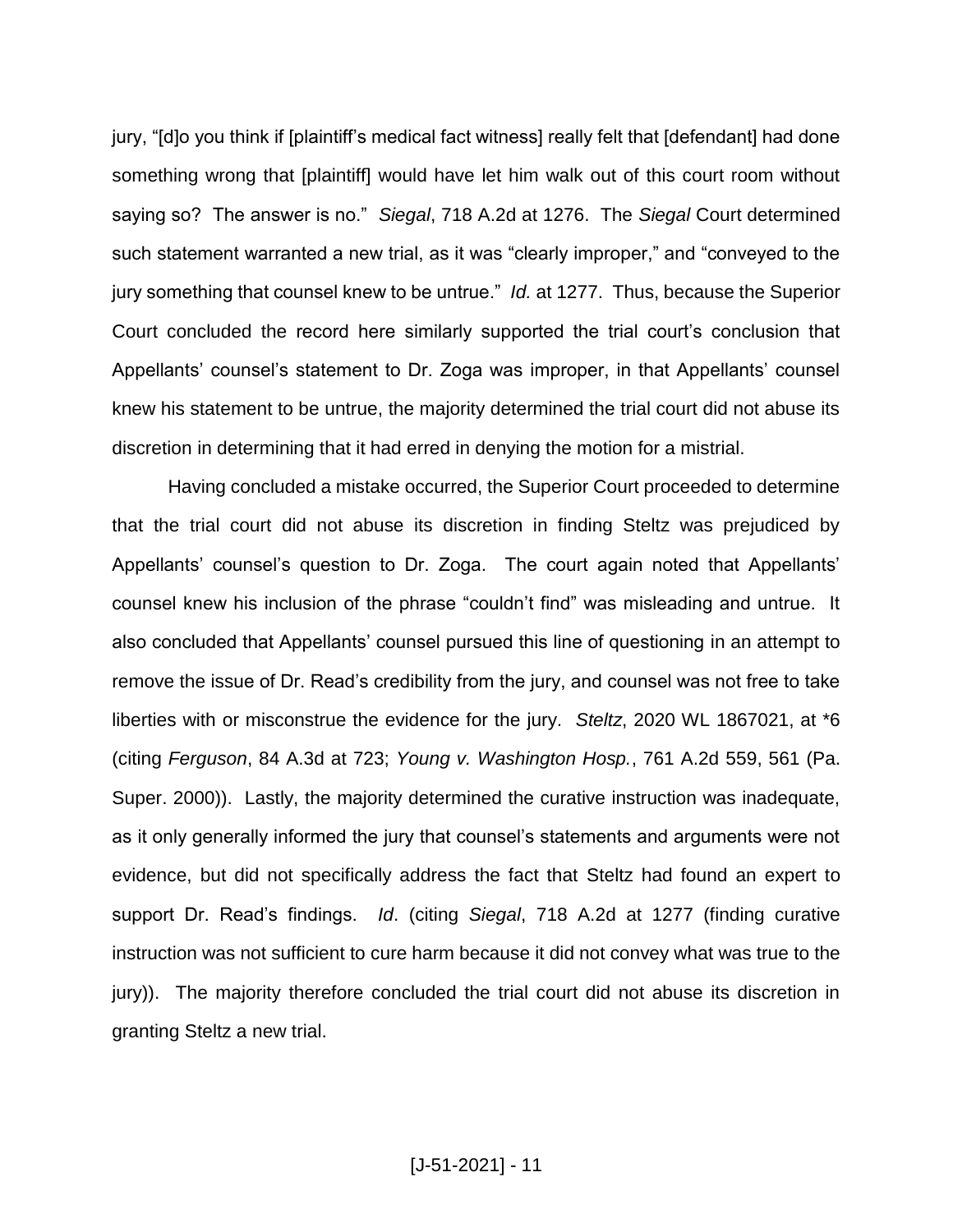Judge Bowes authored a dissent, recognizing that while the standard of review is deferential, "this case presents that rare circumstance in which the trial court has abused its discretion." *Id.* at \*7 (Bowes, J., dissenting). She concluded "the trial court and the [m]ajority . . . mischaracterized the context of the question posed by [Appellants'] counsel and overstated the existence of prejudice." *Id.* First, Judge Bowes disagreed that a mistake occurred at trial because Appellants' counsel's question was not improper. *Id.* at \*11. She reasoned that Steltz undisputedly did not present any expert testimony from a musculoskeletal radiologist to corroborate Dr. Read's analysis. *Id.* Thus, Judge Bowes found *Siegal* inapposite, stating "[b]y focusing solely upon the verb utilized by defense counsel to the exclusion of all other substance, the [m]ajority has mischaracterized the basic import of counsel's question . . . . [C]ounsel's statement betrayed no misrepresentation, but drew valid attention to the indisputable fact that [ ] Steltz had not presented expert testimony regarding the correctness of Dr. Read's interpretation[.]" *Id*. Thus, the facts that Steltz did not present an expert to support Dr. Read's reading and there were approximately 5,000 musculoskeletal radiologists potentially available to testify were facts of record within the jury's knowledge. *Id.* at \*12. As a result, Judge Bowes concluded the record did not support the factual and legal assessments rendered by the trial court and majority.

Additionally, Judge Bowes opined that the majority failed to view the entirety of the circumstances surrounding the line of questioning, in that immediately prior to Appellants' counsel's question, Steltz's counsel had just "finished attacking Dr. Zoga's credibility, as bolstering Dr. Read's interpretation of the . . . MRI, over numerous sustained objections." *Id.* Thus, under the fair response doctrine, "[c]ounsel's remarks d[id] not constitute reversible error where they [were] 'a reasonable response . . . to trial counsel's attack on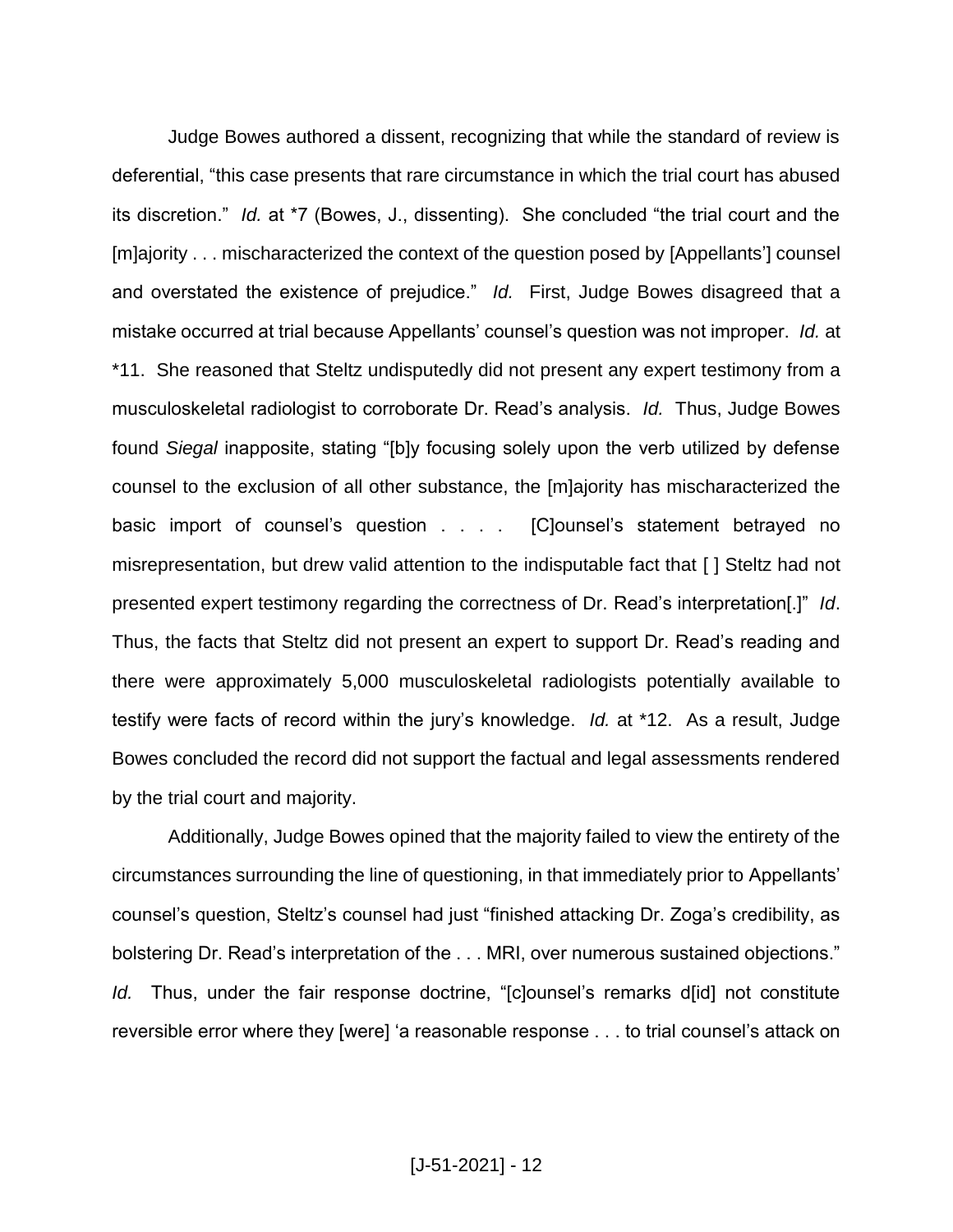the witness' credibility.'" *Id.* (quoting *Commonwealth v. Hanible*, 30 A.3d 426, 470 (Pa. 2011)).

Although her conclusion that the question was not inappropriate would end her analysis, she proceeded to address the majority's analysis of the prejudice prong. *Id.* Judge Bowes concluded the majority's finding of prejudice was not supported by the record because such finding heavily relied on the majority's "presumption that defense counsel somehow took 'liberties' with the facts." *Id.* at \*13 (citing*, inter alia, Ferguson*, 84 A.3d at 723; *Young*, 761 A.2d at 561). She further emphasized that the single question did not undermine the confidence in the trial as a whole because (1) counsel's question did not remove the issue of Dr. Read's credibility from the jury, in that Steltz's counsel first raised the issue of Dr. Read's credibility when cross-examining Dr. Zoga about his qualifications as an expert; and (2) the curative jury instruction sufficiently mitigated any potential prejudice because it directed the jury to "disregard the contents of defense counsel's question." *Id*. at \*17 (citing, *inter alia*, *Ferguson*, 84 A.3d at 725 (explaining jury is presumed to obey court's instruction)). Thus, Judge Bowes concluded the trial court abused its discretion in granting a new trial.

## **II. ISSUE AND STANDARD OF REVIEW**

This Court granted Appellants' petition for allowance of appeal to address the following issue:

> Whether the Superior Court misapplied and fundamentally altered Pennsylvania's settled standard for prejudice caused by statements or questions of trial counsel, which forbids a new trial on a record like this, where defense counsel's question was based on the record, the trial court issued a curative instruction, the jury was repeatedly instructed that statements and questions of counsel are not evidence, and the closing arguments of both counsel fully addressed the subject matter of defense counsel's question?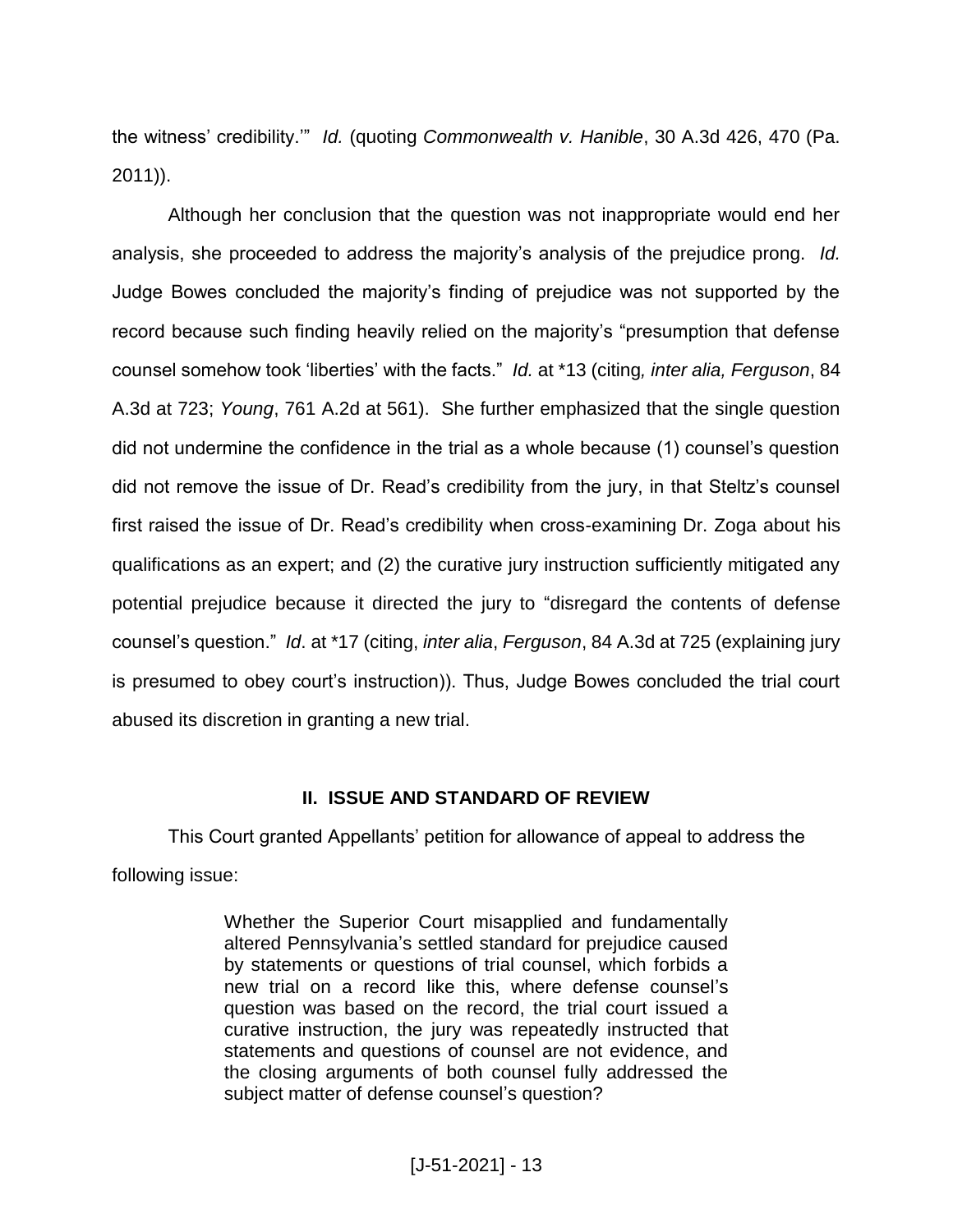*Steltz v. Meyers*, 249 A.3d 887 (Pa. 2021) (per curiam).

This Court's standard of review over a trial court's decision to grant or deny a new trial is whether the trial court abused its discretion. *Harman ex rel. Harman v. Borah*, 756 A.2d 1116, 1122 (Pa. 2000). We engage in the same two-step analysis as the trial court: first determining whether a mistake occurred and, if so, whether the trial court erred in ruling on the request for a new trial. *Id.* at 1123. Our scope of review over the first prong is governed by the trial court's rationale. *Id.* at 1122. If the trial court identifies the specific mistake or mistakes, our review is limited to its stated reason. *Id.* at 1123. Further, if the mistake involved a discretionary act, we review for an abuse of discretion; however, if it involved an error of law, we review for legal error. *Id.* "If there were no mistakes at trial, the appellate court must reverse a decision by the trial court to grant a new trial because the trial court cannot order a new trial where no error of law or abuse of discretion occurred." *Id.* If an appellate court agrees that a mistake occurred, it proceeds to the second step and must determine whether the trial court abused its discretion in ruling on the motion for a new trial. *Id.*

#### **III. WHETHER A MISTAKE OCCURRED AT TRIAL**

As our standard of review dictates, we proceed to apply the two-prong analysis to determine whether the trial court erred in granting a new trial, first determining whether a mistake occurred at trial. The parties disagree about whether a mistake occurred. We note that our review is confined to the single mistake the trial court identified as the basis for its decision to grant a new trial, which was that it mistakenly denied Steltz's motion for a mistrial based on Appellants' counsel's improper question. *See* Trial Ct. Pa.R.A.P. 1925(a) Op., 3/4/19, at 4 (clarifying "[w]e wish to take this opportunity to disabuse [Appellants] of the notion that we might have relied on misconduct other than [Appellants']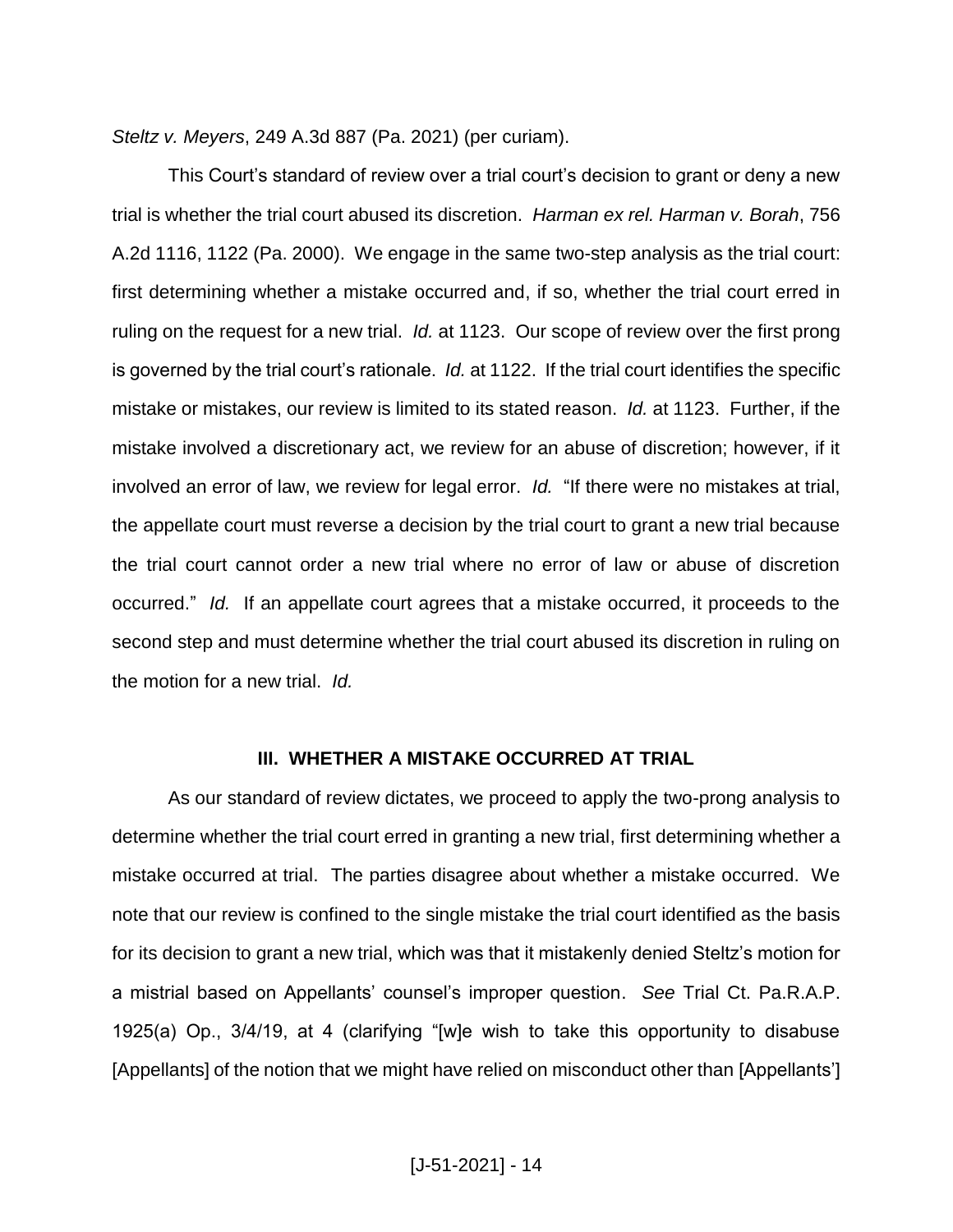counsel's improper question to Dr. Zoga in granting a new trial."); *Harman*, 756 A.2d at 1123. Further, because the trial court's denial of a mistrial was a discretionary act, we review for an abuse of discretion. *Harman*, 756 A.2d at 1123; *Commonwealth v. Rega*, 933 A.2d 997, 1016 (Pa. 2017) ("the grant or denial of a mistrial will not be overturned absent an abuse of discretion."). Accordingly, we set forth the parties' arguments on this issue.

## **A. PARTIES' ARGUMENTS**

Appellants assert the question posed to Dr. Zoga was not improper. While acknowledging that the question was "certainly grounded in advocacy," they argue that it did not misconstrue the evidence. Appellants' Brief at 22. Holistically viewing the question, which asked whether Dr. Zoga was aware that Steltz could not find an expert to come into court to support Dr. Read, Appellants contend that "Dr. Zoga, the jury, and everyone else knew as an absolute fact that [Steltz] had rested his case without calling any radiology expert to support Dr. Read." *Id.* at 23. Appellants criticize the Superior Court for focusing on the verb counsel chose and argue that the question did not insinuate that Steltz was generally unable to find or retain any radiologist to support Dr. Read. *Id.* at 23-24. Instead, Appellants insist the question was limited to what had occurred at trial in the courtroom. *Id.* at 24. Further, due to the question's inherent focus on courtroom activity, Appellants contend that Steltz's pretrial memorandum and Dr. Checkoff's report are irrelevant. *Id.* (arguing Dr. Checkoff's report was inadmissible hearsay).

Additionally, Appellants distinguish *Siegal*. Appellants maintain counsel did not make an untruthful statement but asked a question after establishing the predicate facts that 5,000 radiologists in the United States specialize in reading musculoskeletal MRIs, and Steltz did not find one to testify at trial. *Id.* at 25. Appellants also note that the trial court did not preclude Dr. Checkoff's testimony, but "it was [Steltz's] own choice not to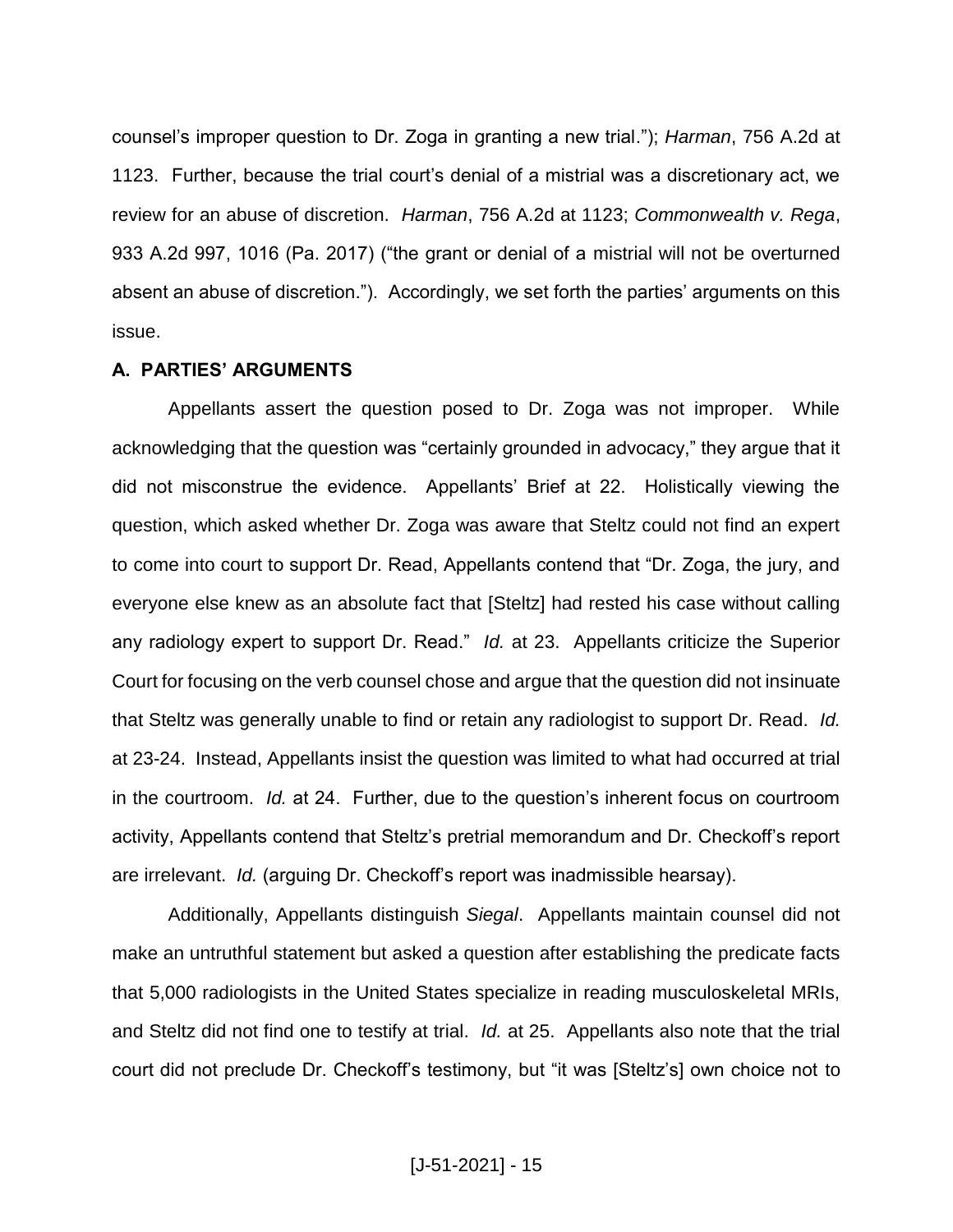call Dr. Checkoff or any other radiology expert in his case[-]in[-]chief, and the trial court specifically permitted him to present rebuttal evidence, yet he still failed to call such an expert." *Id.* As such, Appellants stress that the question to Dr. Zoga "was a proper effort to elicit criticism of a glaring deficiency in [Steltz's] case, not an effort to remove Dr. Read's credibility from the jury." *Id.* at 26; *see also id.* at 27 (noting that parties are generally permitted to criticize each other for failing to call expert witnesses and citing *Wilson v. Consol. Dressed Beef Co.*, 145 A. 81, 85 (Pa. 1929), and *Nazarak v. Waite*, 216 A.3d 1093, 1112-13 (Pa. Super. 2019)).

Moreover, Appellants argue that even if the question was improper in isolation, it was a fair response to Steltz's perceived attack on Appellants' experts. Appellants' Brief at 28. Appellants contend that during the voir dire of Dr. Crain, "[Steltz's] counsel belittled musculoskeletal radiology as a 'self declare[d]' specialty that has no board certification and can be practiced by any of the thousands of radiologists who 'think' they are qualified to read musculoskeletal imaging." *Id.* Appellants claim that a fair response to that line of questioning was to ask whether any of those thousands of radiologists had testified in support of Dr. Read. *Id.* Appellants conclude that the trial court's initial decision to deny a mistrial was not a mistake, and we should reverse the subsequent decision to grant a new trial. *Id.* at 31.

In contrast, Steltz argues Appellants' counsel's question to Dr. Zoga was not merely acceptable legal advocacy because "[i]t went far beyond the record, and incorporated various misleading, even untrue[,] insinuations[.]" Steltz's Brief at 23. Steltz maintains that the wording of the question implied that "Steltz had asked 5,000 radiologists (or a large number of them) to serve as an expert witness; that none of them were willing to testify in support of Dr. Read's case-important MRI interpretations; and that Steltz had hidden this fact from the jury." *Id.* Further, Steltz maintains that the only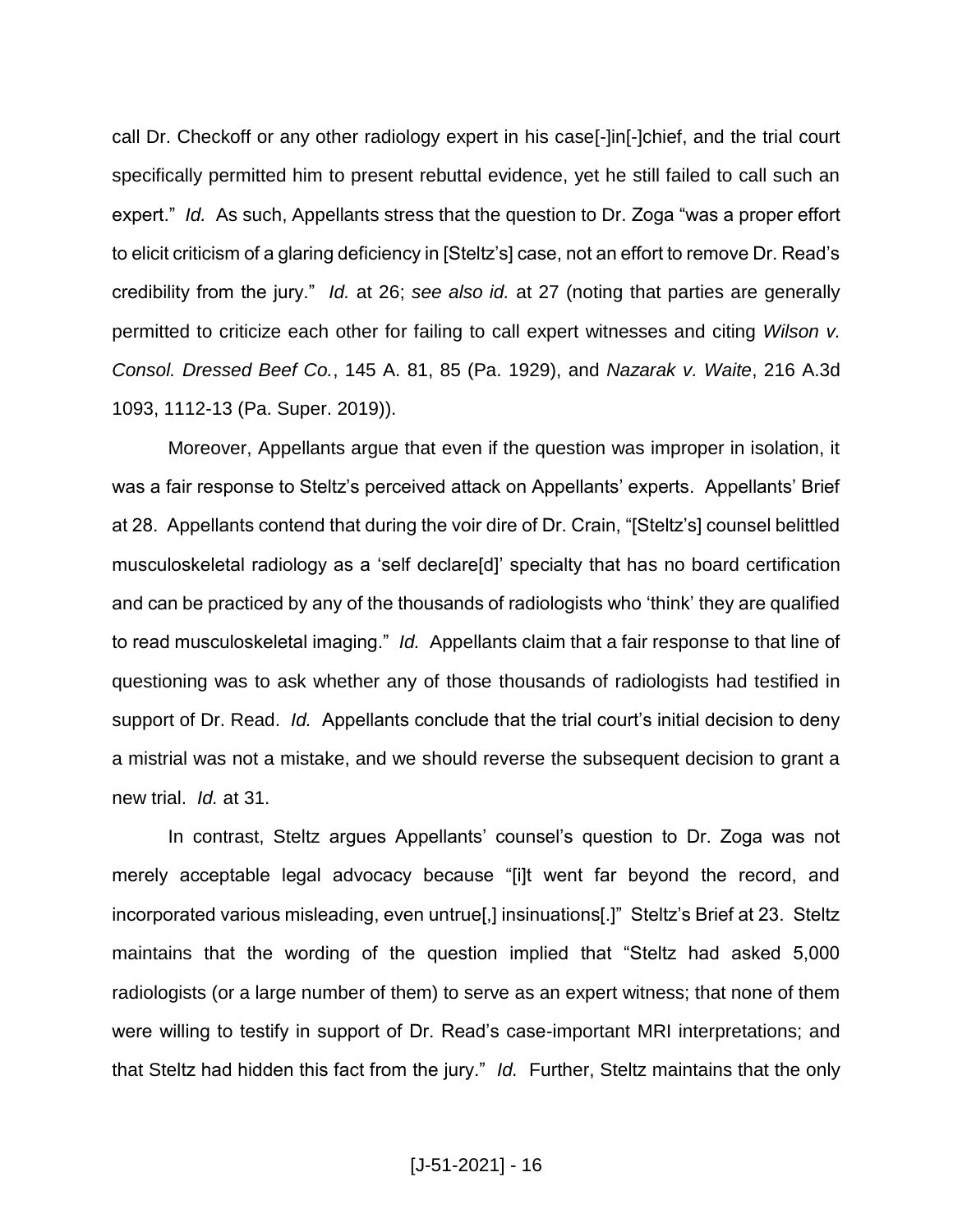purpose of the question was to prejudice the jury because Dr. Zoga could not have had the requisite knowledge to answer the question. *Id.* at 24. The insinuation that Steltz could not find an expert to support Dr. Read was untrue, according to Steltz, because his pretrial memorandum identified Dr. Checkoff as an expert who would testify at trial to support Dr. Read. *Id.*; *see also id.* at 28-29 (contending Dr. Checkoff's report was not inadmissible hearsay because it was not offered for the truth of its contents but to show Appellants had notice of an expert).As such, Steltz asserts that the question was not based on record evidence and purposely misleading, and its only purpose was to prejudice the jury. *Id.* at 25-26.

In support of his position, Steltz discusses *Rice v. Hill*, 172 A. 289 (Pa. 1934), a personal injury case in which the plaintiff's counsel stated that "[the defendants] had a doctor in court and they didn't call him to dispute [the testimony of the plaintiff's treating physician]." *Rice*, 172 A. at 290. This statement was false because the record did not show that the defendants had any doctor in court or that any doctor had examined the plaintiff and prepared an expert opinion. *Id.* Steltz analogizes this case to *Rice* and *Siegal*, on the basis that Appellants' counsel knew the question and its insinuations were untrue and misleading but still pursued the question.

As an additional reason that the question was improper, Steltz argues it opined negatively on Dr. Read's credibility, as the trial court and Superior Court concluded. Steltz's Brief at 30. Because deciding witness credibility is exclusively the jury's function, Steltz maintains the question posed to Dr. Zoga was improper because it sought to elicit expert testimony on the credibility of another witness. *Id.* at 31 (citing *Commonwealth v. Maconeghy*, 171 A.3d 707, 712 (Pa. 2017) (stating that expert witnesses cannot comment on witness credibility)). Accordingly, Steltz requests that we affirm the Superior Court.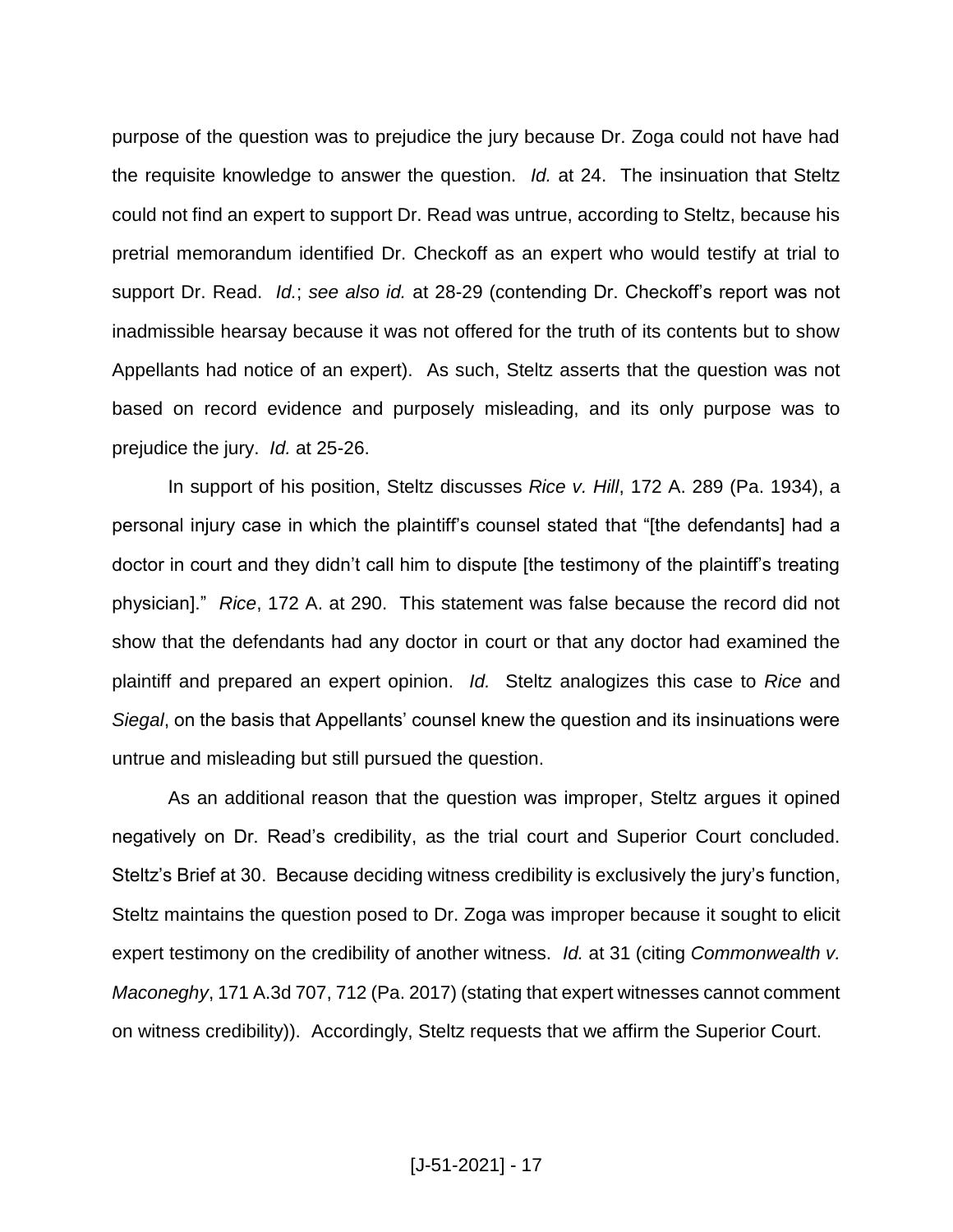In their reply brief, Appellants emphasize that Steltz did not refute their argument that the question was a fair response to Steltz's counsel's attacks on the specialty of musculoskeletal radiology and on the credibility of Appellants' experts. Appellants' Reply Brief at 1-2. Appellants also maintain that the question did not contain any of the "insinuations" that Steltz attributed to the question because it did not suggest Steltz had contacted any radiologists, had found or identified an expert, or had hid that from the jury. *Id.* at 4. Instead, "[Appellants'] counsel's question emphasized the notable fact that none of the musculoskeletal radiologists whom [Steltz's] counsel had demeaned as 'selfdeclared' came into the courtroom to testify in support of Dr. Read." *Id.* at 5.

Additionally, Appellants claim *Rice* undermines Steltz's position because the attorney in *Rice* made a false statement that an expert was in the courtroom and the defendant did not call him, but Appellants did not make a false statement by noting that no radiology expert testified to support Dr. Read. *Id.* at 6. Appellants continue that the deceptive conduct in the cases upon which Steltz relies "is nothing like saying 'couldn't find' rather than 'did not find,' which is the sole basis on which the Superior Court affirmed the award of a new trial." *Id.* at 7.

Moreover, Appellants maintain that the question to Dr. Zoga was "certainly intended to highlight the lack of expert support for Dr. Read's interpretation of the MRI, but it was not prohibited commentary on Dr. Read's credibility." *Id.* at 8. Instead, Appellants claim the question addressed the lack of evidence, which is distinct from attacking a witness's credibility. *Id.* Because the question did not ask Dr. Zoga to comment on whether Dr. Read was truthful, Appellants contend it did not suggest that Dr. Zoga comment on Dr. Read's credibility. *Id.* Instead, the question asked Dr. Zoga "to comment on the lack of support for Dr. Read's interpretation." *Id.* at 9.

#### **B. ANALYSIS**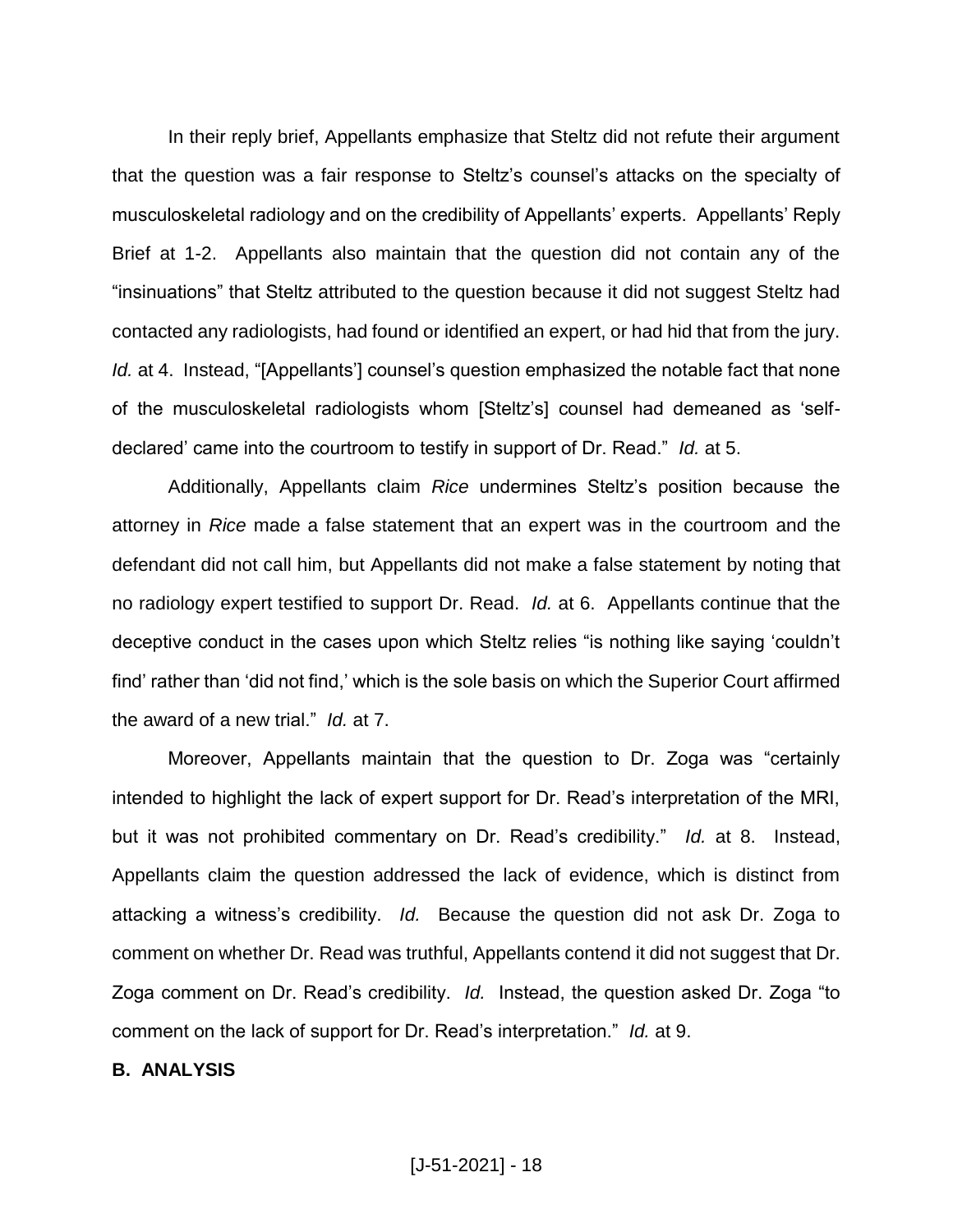To constitute a "mistake," the trial court's denial of Appellants' motion for mistrial must have been an abuse of its discretion. "An abuse of discretion is not merely an error of judgment[.]" *Paden v. Baker Concrete Const., Inc.*, 658 A.2d 341, 343 (Pa. 1995) (*quoting In re Milton Hershey Med. Ctr.*, 634 A.2d 159, 161 (Pa 1993)). An abuse of discretion exists when the trial court has rendered a judgment that is manifestly unreasonable, arbitrary, or capricious, has failed to apply the law, or was motivated by partiality, prejudice, bias, or ill will." *Harman*, 756 A.2d at 1123. "Whether a court abuses its discretion in [denying a motion for a mistrial] because of improper remarks of counsel must be determined by the circumstances under which the statement was made and by the precautions taken by the court and counsel to prevent its having a prejudicial effect[.]" *Martin v. Phila. Suburban Transp. Co.*, 257 A.2d 535, 537 (Pa. 1969) (quoting *McCune v. Leamer*, 119 A.2d 89, 90 (Pa. 1956)). It is well settled that juries are presumed to follow the trial court's instructions, including its curative instructions following an improper question. *See Commonwealth v. Simpson*, 754 A.2d 1264, 1272 (Pa. 2000). "Generally, in the absence of extraordinary circumstances, a prompt and effective curative instruction which is directed to the damage done will suffice to cure any prejudice suffered by the complaining party." *Mount Olivet Tabernacle Church v. Edwin L. Wiegand Division*, 781 A.2d 1263, 1275 (Pa. Super. 2001) (internal quotation marks omitted), *aff'd per curiam*, 811 A.2d 565 (Pa. 2002).

Initially, we recount the circumstances under which Appellants' counsel asked the question to Dr. Zoga at issue. At that point, Steltz had rested his case-in-chief without presenting an expert in radiology to verify Dr. Read's interpretation of the June 30th MRI. Further, the jury had heard: (1) the testimony of Appellants' first expert witness, Dr. Crain, an expert in radiology, that Dr. Read's report was incorrect based on her review of the June 30th MRI; (2) Steltz's counsel's attempt, during the cross examination of the voir dire of Dr. Crain, to establish that musculoskeletal radiology was essentially a "self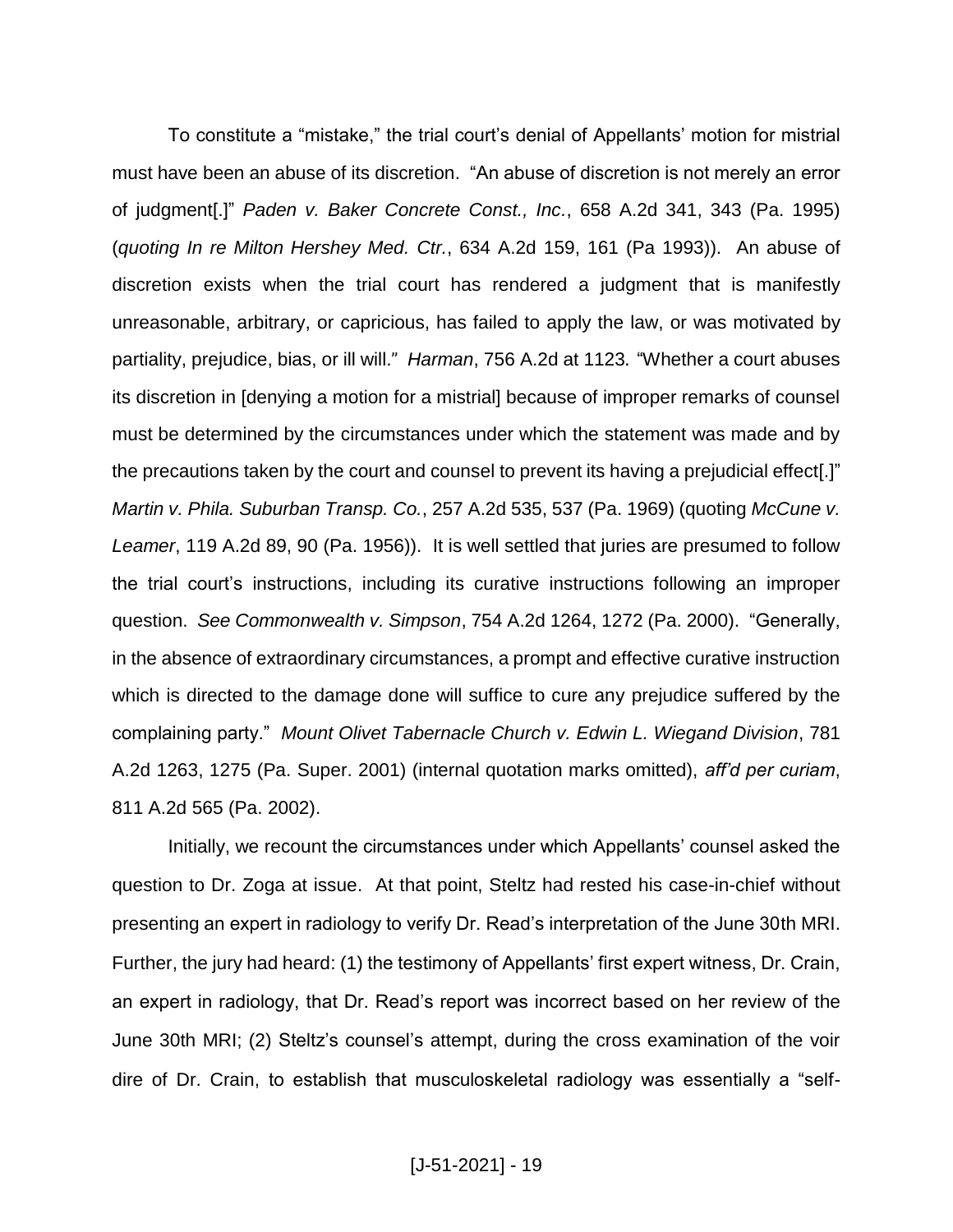declared" subspecialty and inquire as to the number of radiologists who interpret musculoskeletal MRIs, a question Dr. Crain was unable the answer; and (3) the voir dire of Dr. Zoga, a portion of which included Steltz's counsel reinforcing Dr. Read's credentials. Immediately after Dr. Zoga was certified as an expert witness, Appellants' counsel elicited testimony from Dr. Zoga that he knew there were approximately 5,000 radiologists in the country who interpreted musculoskeletal MRIs, to which Steltz's counsel did not object. It was at this time, with the foregoing foundations, that Appellants' counsel asked the question "Five thousand. Five thousand of those radiologists and [Steltz] couldn't find one of them to come into this courtroom to support Dr. Read, did you know that?" N.T., 8/7/18, a.m. session, at 48. Dr. Zoga never answered this question. Id. at 48-49.<sup>3</sup> After dismissing the jury, denying Steltz's motion for a mistrial, and recessing for lunch, the trial court immediately issued a curative instruction referring to the "exchange between the counsel" and cautioning the jury that "the statements and arguments made by counsel do not constitute evidence," to which Steltz did not object. N.T., 8/7/18, p.m. session, at 4-5.

The trial court and Superior Court did not consider these circumstances and instead focused solely on the wording of the question, the objection to which had been sustained. Moreover, the trial court and the Superior Court mischaracterized Appellants' counsel's question to Dr. Zoga as suggesting Steltz could not find any radiology expert to support Dr. Read. Viewed as a whole, Appellants' counsel's question focused on Steltz's failure to present a radiology expert at trial to testify in support of Dr. Read. Thus, whether Steltz had obtained an expert report or listed an expert as a potential witness in his pretrial

 $\overline{a}$ 

<sup>&</sup>lt;sup>3</sup> The trial court, as noted, sustained an objection to the question. That the question was objectionable in some aspects of its phrasing and relevance to the expertise of evidence provided by the witness being addressed is not at issue. Rather it is the subsequent motion for mistrial based on the question's suggestion of a lack of expert evidence presented in Steltz's case-in-chief that formed the basis for the motion for a new trial.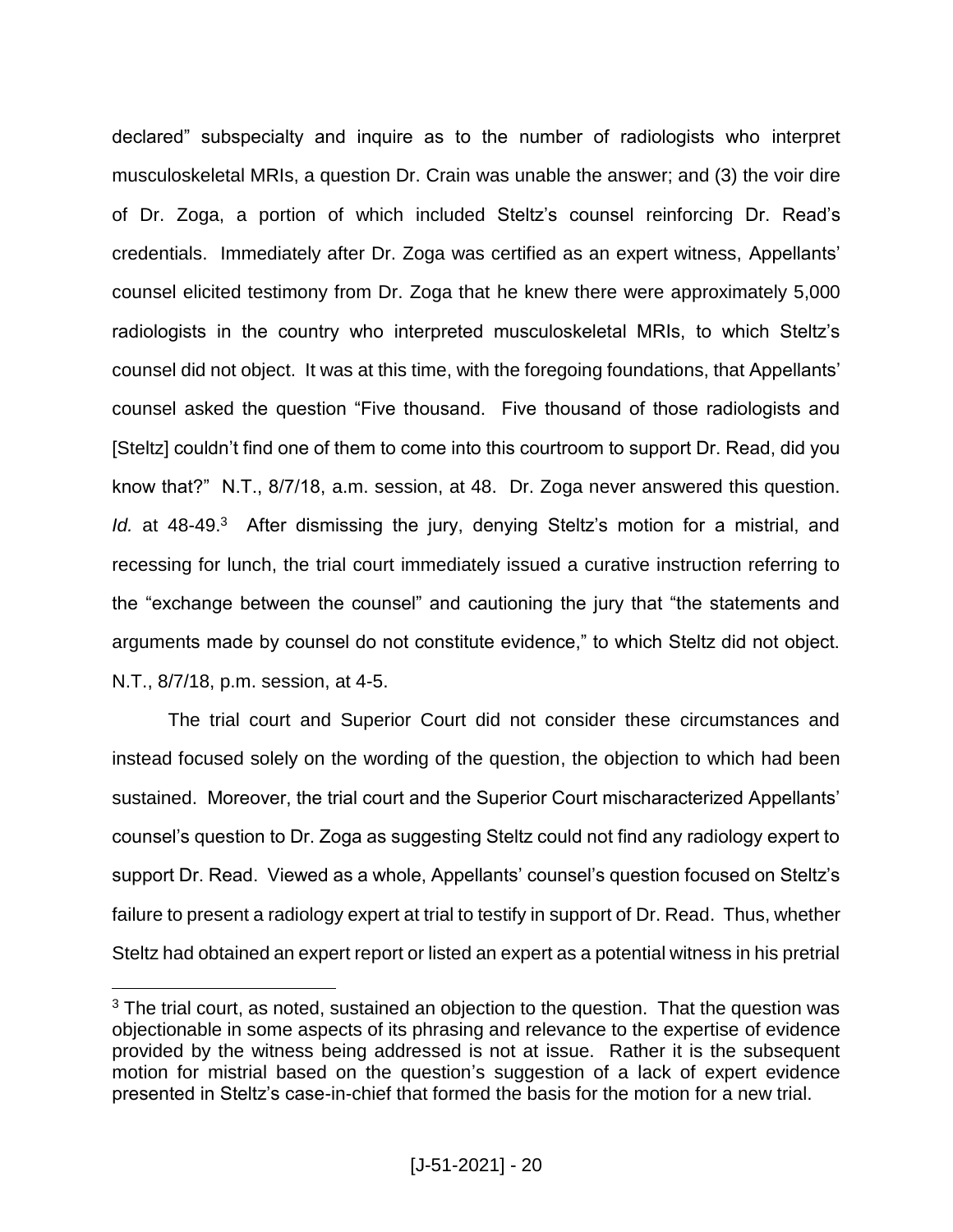memorandum was outside the scope of the question Appellants' counsel asked. Appellants' counsel was not commenting on Steltz's pretrial preparations or misrepresenting the fact that Steltz had notified Appellants he might present expert testimony in support of Dr. Read. Instead, Appellants' counsel's question attempted to highlight the fact that Steltz did not ultimately present such expert testimony, regardless of whether he had retained an expert in preparation for trial.

Because the question did not attempt to convey something that was untrue, the Superior Court's reliance on *Siegal* was misplaced. As discussed above, the attorney in *Siegal* commented on the lack of an expert opinion from a medical fact witness who the trial court had precluded from testifying as an expert. *Siegal*, 718 A.2d at 1276. The attorney's commentary was improper because it conveyed something to the jury that the attorney knew was untrue. *Id.* at 1277. However, in this case, Appellants' counsel did not convey any untrue facts to the jury. The fact that Steltz did not present a radiology expert to testify at trial in support of Dr. Read was not untrue at the time Appellants' counsel asked the question. Steltz had not attempted to qualify Dr. Read as an expert witness nor had Steltz presented a radiology expert to testify in support of Dr. Read. Further, the trial court had not precluded Steltz from presenting Dr. Checkoff as an expert. Accordingly, *Siegal* does not support the Superior Court's conclusion that the question was improper.

The record supports the trial court's initial decision to deny Steltz's motion for a mistrial. At that point in the case, the question to Dr. Zoga was a single reference to Steltz's failure to produce an expert in radiology at trial to support Dr. Read, the trial court sustained Steltz's objection to the question, Dr. Zoga did not answer the question, the trial court issued a curative instruction at the next opportunity, and Appellants' counsel did not continue to pursue this subject in his direct examination of Dr. Zoga. Further, as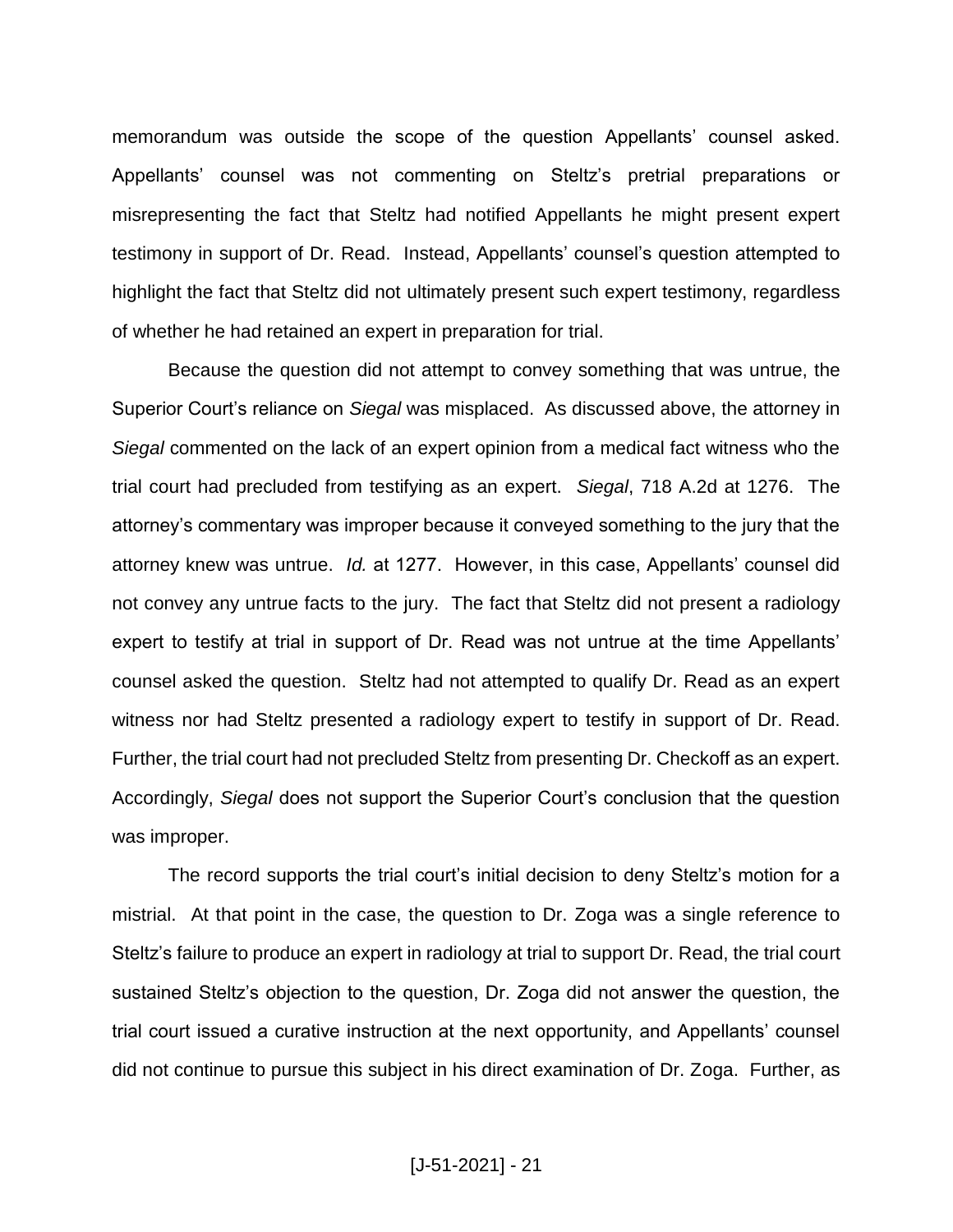Judge Bowes explained in her dissent, counsel's question was not improper because it was "duly predicated upon: (1) the lack of expert radiology testimony presented by [] Steltz; and (2) Dr. Zoga's testimony that there were approximately 5,000 musculoskeletal radiologists potentially available for such consultations. Both of these facts were ofrecord." *Steltz*, 2020 WL 1867021, at \*11 (Bowes, J., dissenting). Under these circumstances, and considering the precautions taken by the trial court and the parties, we conclude the trial court did not abuse its discretion in denying the motion for a mistrial. *See Martin*, 257 A.2d at 537; *see also Commonwealth v. Jones*, 683 A.2d 1181, 1195 (Pa. 1996) (stating an "isolated reference [to irrelevant evidence], to which there was a curative instruction provided, would not have presented any basis for the granting of a mistrial."). Because this was the only basis the trial court specified as grounds for a new trial, we must reverse because the trial court cannot order a new trial in the absence of a mistake. *See Harman*, 756 A.2d at 1123.

There may be certain circumstances in which a trial court may deny a motion for a mistrial because it concluded its curative instruction was adequate, but still properly grant a new trial based on the cumulative effect of the improper remarks. *See Lee v. Se. Pa. Transp. Auth.*, 704 A.2d 180, 183 (Pa. Cmwlth. 1997). However, the trial court in this case did not view the question in the context of the entire two-week trial when evaluating the post-trial motions. In addition to the circumstances in which the question was presented, as discussed above, we note several other factors that weigh against granting a new trial. First, after the defense rested its case, the trial court permitted Steltz to present rebuttal evidence. However, despite knowing that his case had been attacked for the failure to present an expert in support of Dr. Read, Steltz chose not to move to have Dr. Read certified as an expert or to present expert testimony in support of Dr. Read's interpretation. Second, in Appellants' counsel's closing statement, he predictably